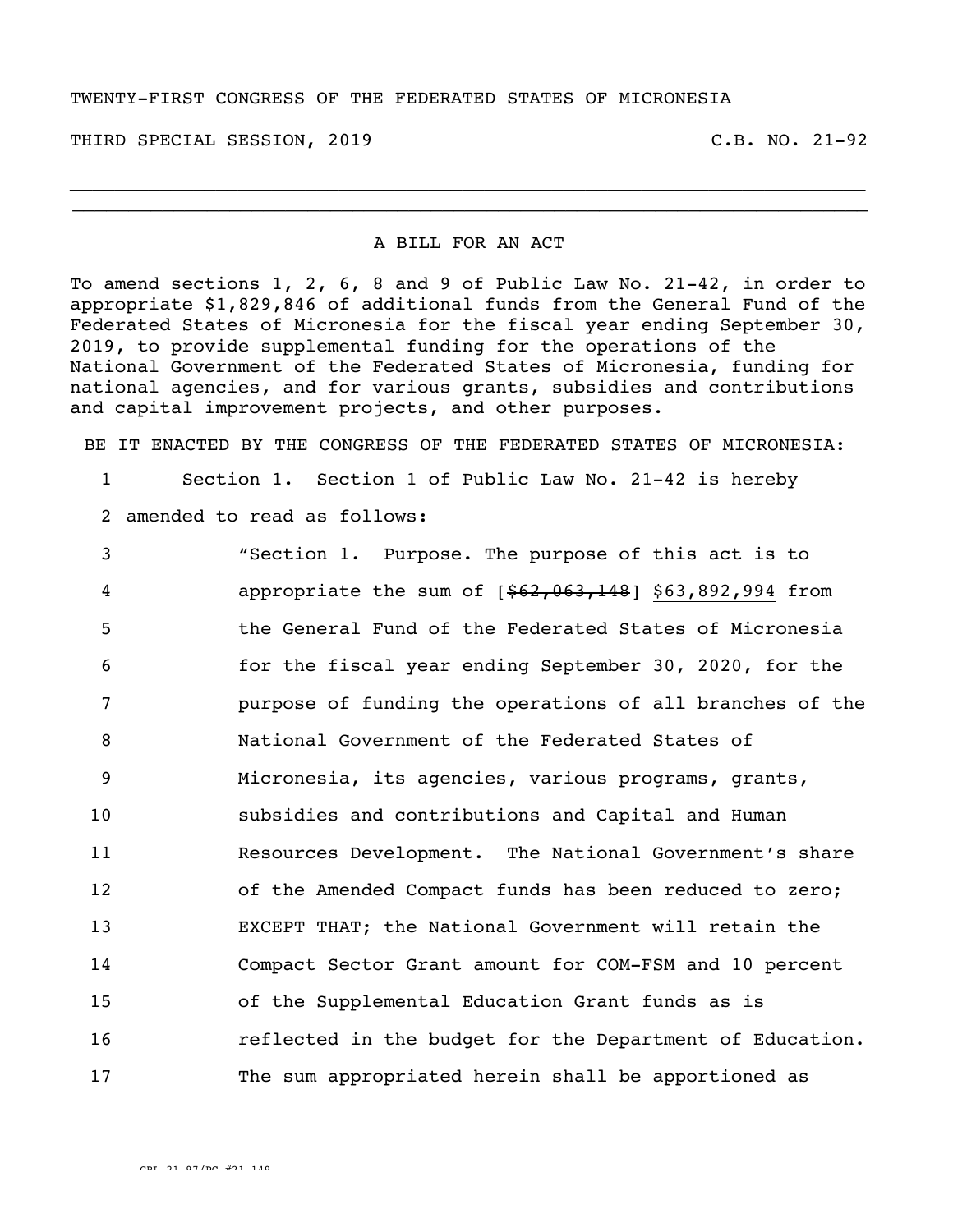| 1  | follows:"                                                    |
|----|--------------------------------------------------------------|
| 2  | Section 2. Section 2 of Public Law No. 21-42 is hereby       |
| 3  | amended to read as follows:                                  |
| 4  | "Section 2. The sum of $[$ \$23,430,412] \$24,031,258, or so |
| 5  | much thereof as may be necessary, is hereby appropriated     |
| 6  | from the General Fund of the Federated States of             |
| 7  | Micronesia for the fiscal year ending September 30,          |
| 8  | 2020, for the purpose of funding the operations of the       |
| 9  | Executive Branch of the National Government during the       |
| 10 | fiscal year ending September 30, 2020. The sum               |
| 11 | appropriated by this section shall be apportioned as         |
| 12 | follows:                                                     |
| 13 | Office of the President.<br>(1)                              |
| 14 | The sum of $[$1,494,593]$ \$1,684,593, or so much thereof    |
| 15 | as may be necessary, for the operations of the Office of     |
| 16 | the President during the fiscal year 2020. The sum           |
| 17 | appropriated herein shall be apportioned as follows:         |
| 18 | Personnel \$ 656,593                                         |
| 19 |                                                              |
| 20 | Contractual Services [470,000] 560,000                       |
| 21 |                                                              |
| 22 | 3,000<br>Fixed Assets                                        |
| 23 | (2) Department of Foreign Affairs.                           |
| 24 | The sum of $[$5,569,538]$ \$5,647,388, or so much thereof    |
| 25 | as may be necessary, for the operations of the               |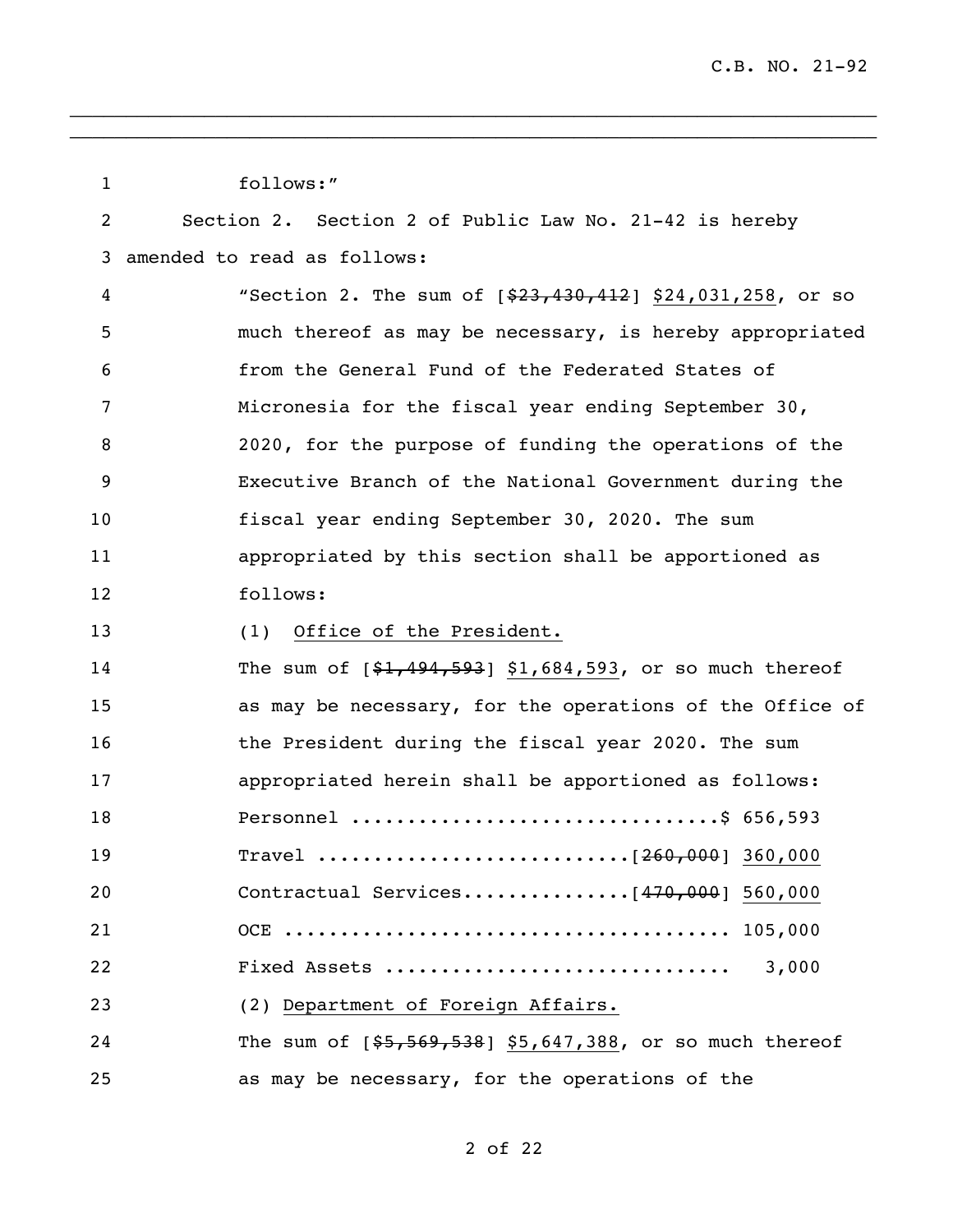C.B. NO. 21-92

| $\mathbf 1$    | Department of Foreign Affairs during the fiscal year      |
|----------------|-----------------------------------------------------------|
| $\overline{2}$ | The sum appropriated herein shall be apportioned<br>2020. |
| 3              | as follows:                                               |
| 4              | Personnel  \$1,777,194                                    |
| 5              | Travel<br>392,728                                         |
| 6              |                                                           |
| 7              | 434,163                                                   |
| 8              | Fixed Assets<br>88,256                                    |
| 9              | (3) Department of Finance and Administration.             |
| 10             | The sum of $[$2,995,183]$ \$3,045,183, or so much thereof |
| 11             | as may be necessary, for the operations of the            |
| 12             | Department of Finance and Administration during the       |
| 13             | fiscal year 2020. The sum appropriated herein shall be    |
| 14             | apportioned as follows:                                   |
| 15             | Personnel \$[2,079,683] 2,129,683                         |
| 16             | 287,000                                                   |
| 17             | Contractual Services<br>227,500                           |
| 18             | 256,500                                                   |
| 19             | 144,500<br>Fixed Assets                                   |
| 20             | (4) Department of Resources and Development.              |
| 21             | The sum of $$1,548,527$ , or so much thereof as may be    |
| 22             | necessary, for the operations of the Department of        |
| 23             | Resources and Development during the fiscal year 2020.    |
| 24             | The sum appropriated herein shall be apportioned as       |
| 25             | follows:                                                  |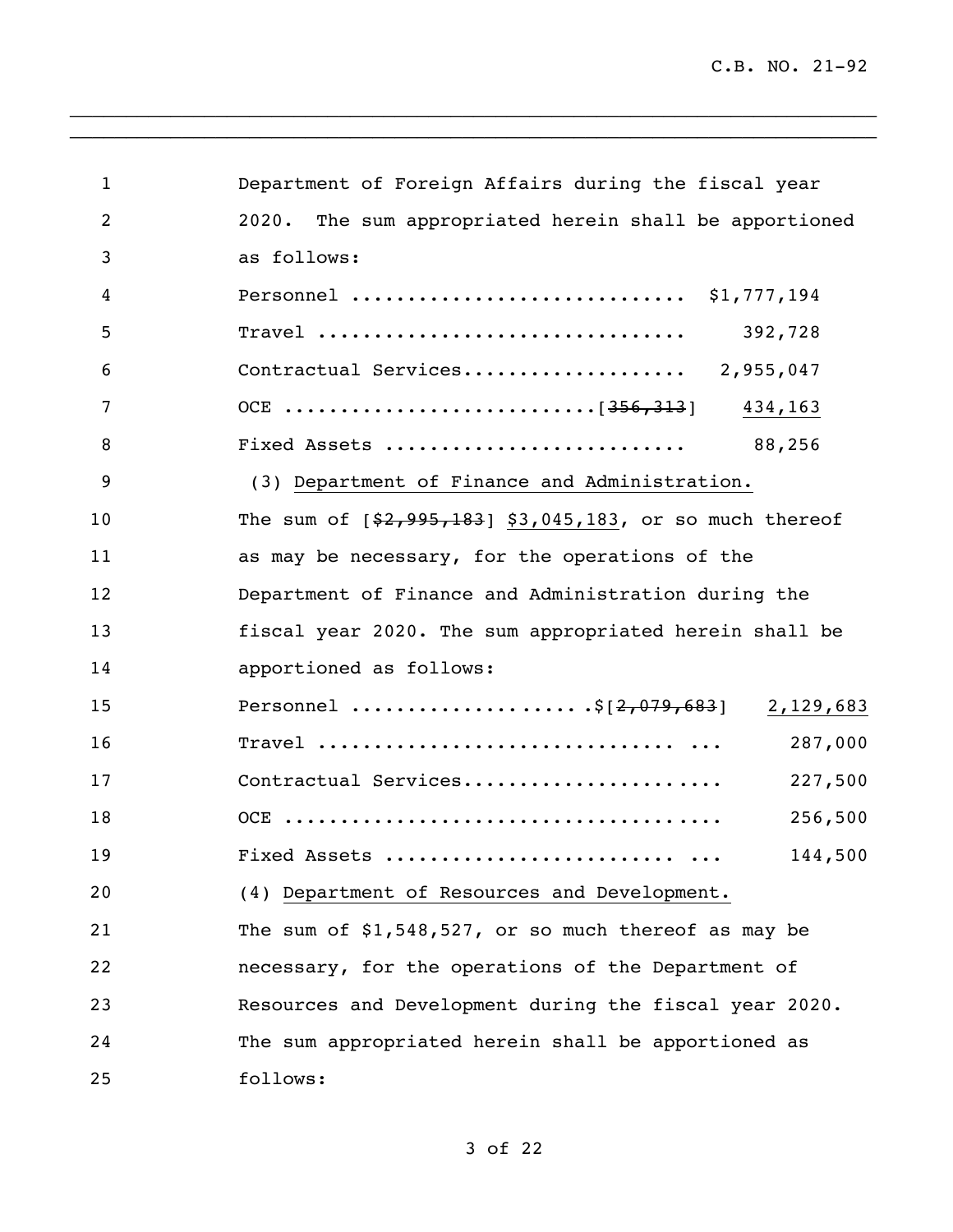| $\mathbf{1}$ | Personnel \$<br>907,314                                       |
|--------------|---------------------------------------------------------------|
| 2            | 291,823                                                       |
| 3            | Contractual Services<br>59,850                                |
| 4            | 187,540                                                       |
| 5            | 102,000                                                       |
| 6            | (5) Department of Transportation, Communications and          |
| 7            | Infrastructure.                                               |
| 8            | The sum of $[$2,691,142]2,847,854$ , or so much thereof as    |
| 9            | may be necessary, for the operations of the Department        |
| 10           | of Transportation, Communication & Infrastructure during      |
| 11           | the fiscal year 2020. The sum appropriated herein shall       |
| 12           | be apportioned as follows:                                    |
| 13           | Personnel\$[ $648,346$ ] 691,846)                             |
| 14           | 294,904                                                       |
| 15           | Contractual Services [1,665,204] 1,715,204                    |
| 16           | 96,600                                                        |
| 17           | Fixed Assets<br>49,300                                        |
| 18           | (6) Department of Health and Social Affairs.                  |
| 19           | The sum of $[ $883, 213]$ 903, 913, or so much thereof as may |
| 20           | be necessary, for the operations of the Department of         |
| 21           | Health and Social Affairs during the fiscal year 2020.        |
| 22           | The sum appropriated herein shall be apportioned as           |
| 23           | follows:                                                      |
| 24           | 514,230                                                       |
| 25           | 154,215                                                       |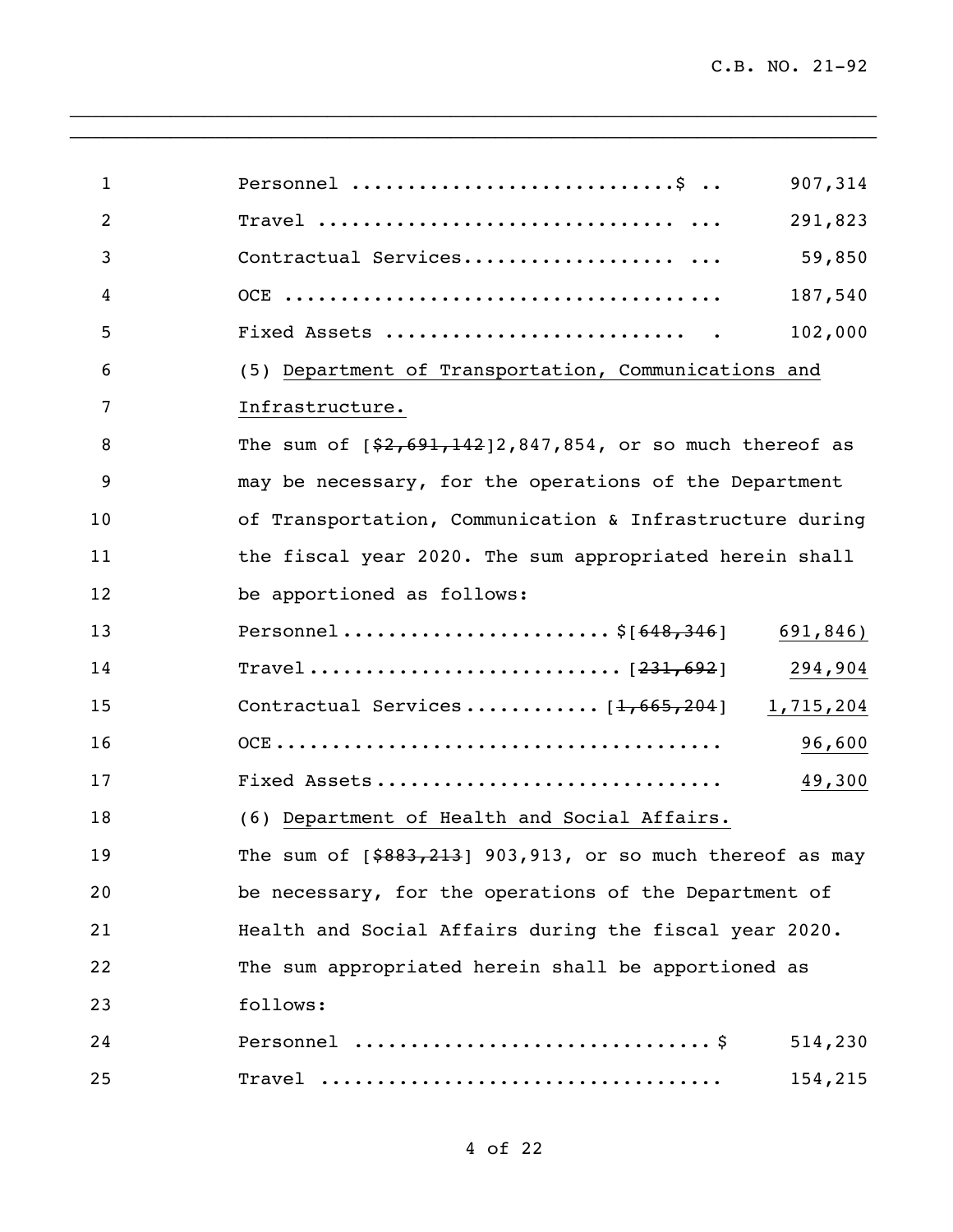| Contractual Services\$<br>$\mathbf{1}$<br>$\overline{2}$<br>3<br>4<br>(7) Department of Education.<br>5<br>The sum of $$851,421$ , or so much thereof as may be<br>necessary, for the operations of the Department of<br>6<br>7<br>Education during the fiscal year 2020. Of the total<br>8<br>amount of funds appropriated herein, \$366,598, shall be<br>9<br>deemed to come from funds available under the<br>10<br>Supplemental Education Grant. The sum appropriated<br>herein shall be apportioned as follows:<br>11<br>Personnel \$<br>12<br>13<br>14<br>Contractual Services<br>15<br>16<br>Fixed Assets<br>17<br>(8) Department of Justice.<br>18<br>The sum of $$4,899,815$ , or so much thereof as may be | 118,617<br>113,851<br>3,000 |
|----------------------------------------------------------------------------------------------------------------------------------------------------------------------------------------------------------------------------------------------------------------------------------------------------------------------------------------------------------------------------------------------------------------------------------------------------------------------------------------------------------------------------------------------------------------------------------------------------------------------------------------------------------------------------------------------------------------------|-----------------------------|
|                                                                                                                                                                                                                                                                                                                                                                                                                                                                                                                                                                                                                                                                                                                      |                             |
|                                                                                                                                                                                                                                                                                                                                                                                                                                                                                                                                                                                                                                                                                                                      |                             |
|                                                                                                                                                                                                                                                                                                                                                                                                                                                                                                                                                                                                                                                                                                                      |                             |
|                                                                                                                                                                                                                                                                                                                                                                                                                                                                                                                                                                                                                                                                                                                      |                             |
|                                                                                                                                                                                                                                                                                                                                                                                                                                                                                                                                                                                                                                                                                                                      |                             |
|                                                                                                                                                                                                                                                                                                                                                                                                                                                                                                                                                                                                                                                                                                                      |                             |
|                                                                                                                                                                                                                                                                                                                                                                                                                                                                                                                                                                                                                                                                                                                      |                             |
|                                                                                                                                                                                                                                                                                                                                                                                                                                                                                                                                                                                                                                                                                                                      |                             |
|                                                                                                                                                                                                                                                                                                                                                                                                                                                                                                                                                                                                                                                                                                                      |                             |
|                                                                                                                                                                                                                                                                                                                                                                                                                                                                                                                                                                                                                                                                                                                      |                             |
|                                                                                                                                                                                                                                                                                                                                                                                                                                                                                                                                                                                                                                                                                                                      |                             |
|                                                                                                                                                                                                                                                                                                                                                                                                                                                                                                                                                                                                                                                                                                                      | 437,498                     |
|                                                                                                                                                                                                                                                                                                                                                                                                                                                                                                                                                                                                                                                                                                                      | 200,546                     |
|                                                                                                                                                                                                                                                                                                                                                                                                                                                                                                                                                                                                                                                                                                                      | 159,226                     |
|                                                                                                                                                                                                                                                                                                                                                                                                                                                                                                                                                                                                                                                                                                                      | 49,651                      |
|                                                                                                                                                                                                                                                                                                                                                                                                                                                                                                                                                                                                                                                                                                                      | 4,500                       |
|                                                                                                                                                                                                                                                                                                                                                                                                                                                                                                                                                                                                                                                                                                                      |                             |
|                                                                                                                                                                                                                                                                                                                                                                                                                                                                                                                                                                                                                                                                                                                      |                             |
| necessary, for the operations of the Department of<br>19                                                                                                                                                                                                                                                                                                                                                                                                                                                                                                                                                                                                                                                             |                             |
| 20<br>Justice during the fiscal year 2020. The sum                                                                                                                                                                                                                                                                                                                                                                                                                                                                                                                                                                                                                                                                   |                             |
| appropriated herein shall be apportioned as follows:<br>21                                                                                                                                                                                                                                                                                                                                                                                                                                                                                                                                                                                                                                                           |                             |
| Personnel \$ 3,405,293<br>22                                                                                                                                                                                                                                                                                                                                                                                                                                                                                                                                                                                                                                                                                         |                             |
| Travel<br>23                                                                                                                                                                                                                                                                                                                                                                                                                                                                                                                                                                                                                                                                                                         | 374,802                     |
| Contractual Services<br>24                                                                                                                                                                                                                                                                                                                                                                                                                                                                                                                                                                                                                                                                                           | 634,977                     |
| 25                                                                                                                                                                                                                                                                                                                                                                                                                                                                                                                                                                                                                                                                                                                   | 377,443                     |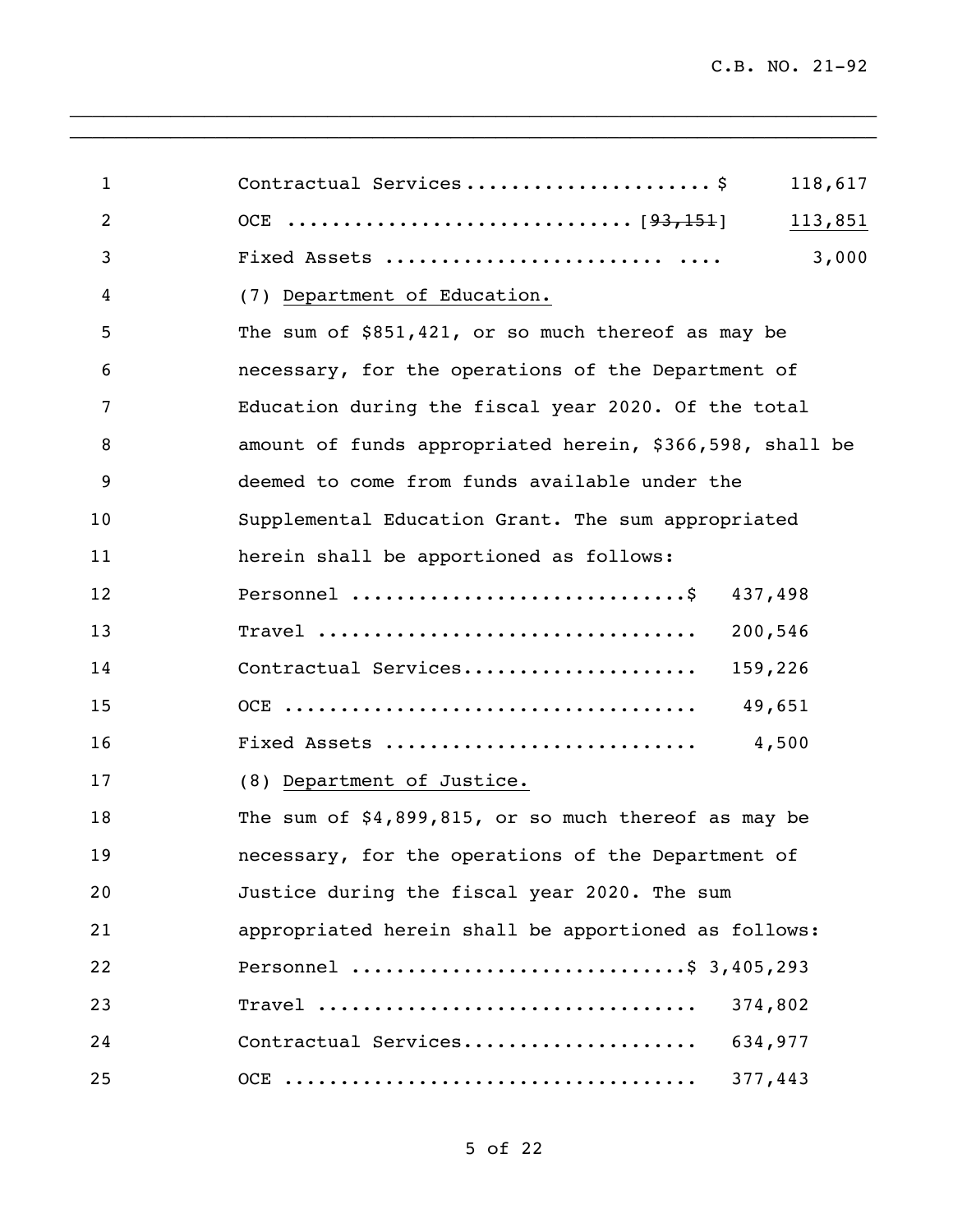| $\mathbf{1}$ | Fixed Assets<br>107,300<br>- \$                        |        |
|--------------|--------------------------------------------------------|--------|
| 2            | (9) Department of Climate Change, Environment and      |        |
| 3            | Emergency Management.                                  |        |
| 4            | The sum of $$817,579$ , or so much thereof as may be   |        |
| 5            | necessary, for the operations of the Office of         |        |
| 6            | Environment and Emergency Management during the fiscal |        |
| 7            | year 2020. The sum appropriated herein shall be        |        |
| 8            | apportioned as follows:                                |        |
| 9            | 545,058                                                |        |
| 10           | 164,301<br>$\texttt{True}$                             |        |
| 11           | Contractual Services                                   | 50,000 |
| 12           |                                                        | 47,120 |
| 13           | Fixed Assets                                           | 11,100 |
| 14           | (10) Office of the Public Defender.                    |        |
| 15           | The sum of $$1,087,151$ , or so much thereof as may be |        |
| 16           | necessary, for the operations of the Office of the     |        |
| 17           | Public Defender during the fiscal year 2020. The sum   |        |
| 18           | appropriated herein shall be apportioned as follows:   |        |
| 19           | Personnel \$ 744,081                                   |        |
| 20           | 140,120                                                |        |
| 21           | Contractual Services<br>101,050                        |        |
| 22           |                                                        | 86,900 |
| 23           | Fixed Assets                                           | 15,000 |
| 24           | (11) Office of National Archives, Culture and Historic |        |
| 25           | Preservation.                                          |        |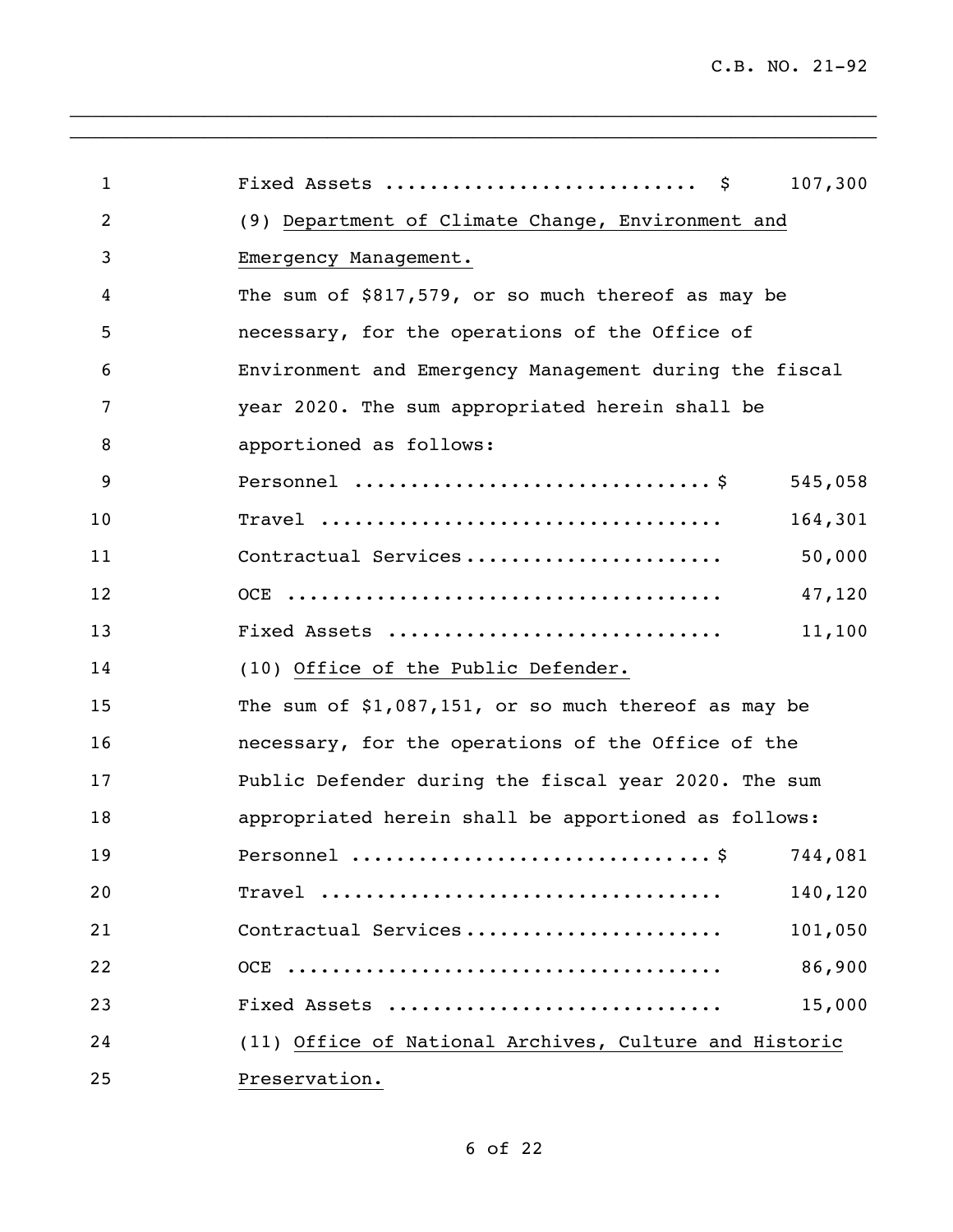C.B. NO. 21-92

| $\mathbf{1}$   | The sum of \$234,306, or so much thereof as may be                             |  |
|----------------|--------------------------------------------------------------------------------|--|
| $\overline{2}$ | necessary, for the operations of the Office of National                        |  |
| 3              | Archives, Culture and Historic Preservation during the                         |  |
| 4              | fiscal year 2020. The sum appropriated herein shall be                         |  |
| 5              | apportioned as follows:                                                        |  |
| 6              | Personnel $\dots\dots\dots\dots\dots\dots\dots\dots\dots\dots$<br>138,081      |  |
| 7              | $\texttt{True}$<br>35,574                                                      |  |
| 8              | Contractual Services<br>15,425                                                 |  |
| 9              | 20,289                                                                         |  |
| 10             | Fixed Assets<br>25,000                                                         |  |
| 11             | (12) Office of Veteran's Affairs.                                              |  |
| 12             | The sum of \$189,465, or so much thereof as may be                             |  |
| 13             | necessary, for the operations of the Office of Veteran's                       |  |
| 14             | Affairs during the fiscal year 2020. The sum                                   |  |
| 15             | appropriated herein shall be apportioned as follows:                           |  |
| 16             | Personnel $\dots\dots\dots\dots\dots\dots\dots\dots\dots\dots\dots$<br>138,081 |  |
| 17             | 35,574                                                                         |  |
| 18             | Contractual Services<br>15,425                                                 |  |
| 19             | 20,289                                                                         |  |
| 20             | Fixed Assets<br>25,000                                                         |  |
| 21             | (13) Office of Personnel.                                                      |  |
| 22             | The sum of $[168, 479]$ 274,063, or so much thereof as may                     |  |
| 23             | be necessary, for the operations of the Office of                              |  |
| 24             | Personnel during the fiscal year 2020. The sum                                 |  |
| 25             | appropriated herein shall be apportioned as follows:                           |  |

 $\mathcal{L}_\text{G}$  , and the contribution of the contribution of the contribution of the contribution of the contribution of the contribution of the contribution of the contribution of the contribution of the contribution of t  $\mathcal{L}_\text{G}$  , and the contribution of the contribution of the contribution of the contribution of the contribution of the contribution of the contribution of the contribution of the contribution of the contribution of t

of 22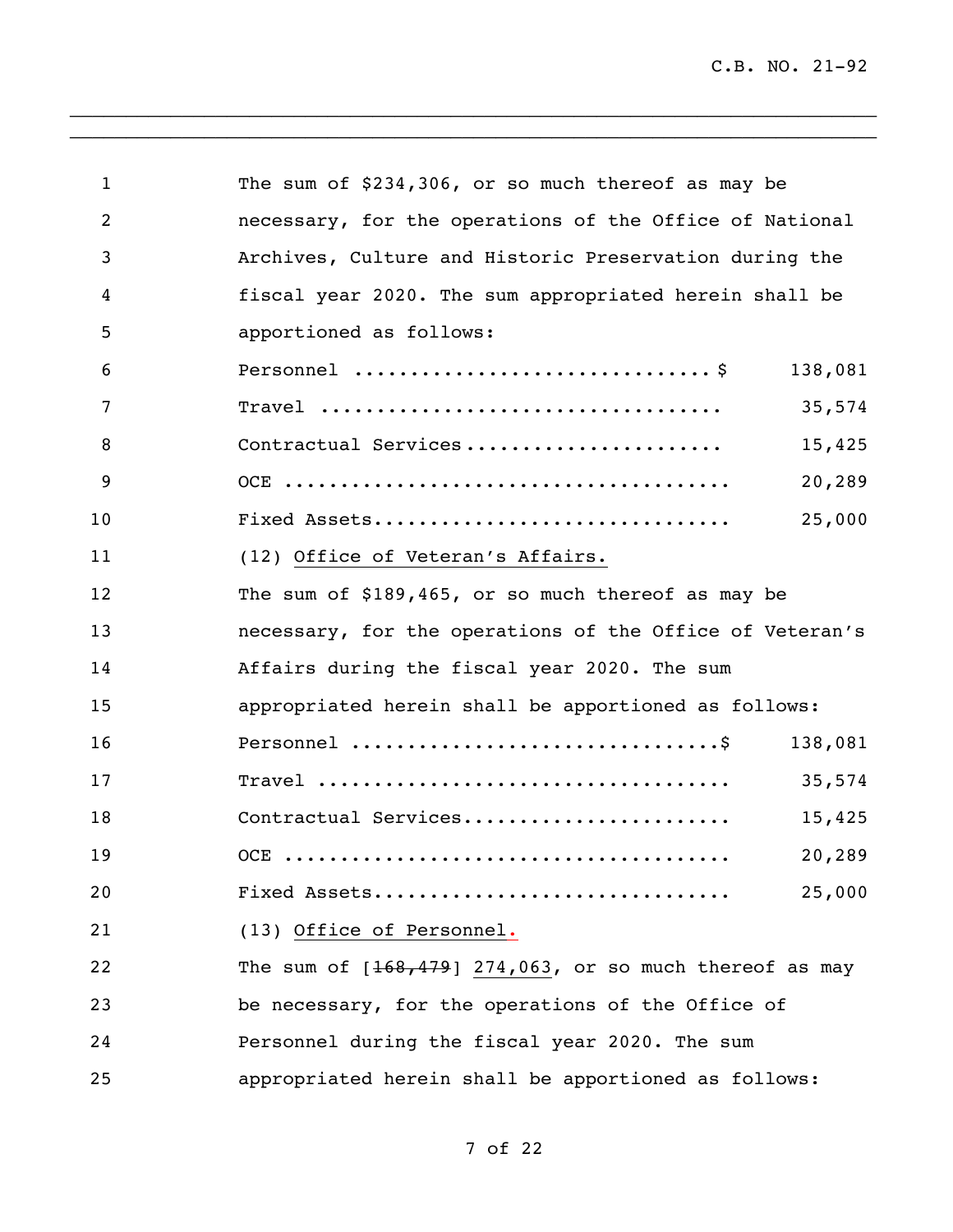| $\mathbf{1}$   | Personnel $$[147, 479]$<br>208,063                         |
|----------------|------------------------------------------------------------|
| $\overline{2}$ | 22,500                                                     |
| 3              | Contractual Services<br>$\mathbf{0}$                       |
| 4              | 19,000                                                     |
| 5              | 24,500"                                                    |
| 6              | Section 3. Section 6 of Public Law No. 21-42 is hereby     |
| 7              | amended to read as follows:                                |
| 8              | "Section 6. Operating Expenses of Agencies of the          |
| 9              | National Government. The sum of [\$3,067,198] \$3,069,665, |
| 10             | or so much thereof as may be necessary, is hereby          |
| 11             | appropriated from the General Fund of the Federated        |
| 12             | States of Micronesia for the fiscal year ending            |
| 13             | September 30, 2020, for the operations of the following    |
| 14             | boards, commissions and agencies during the fiscal year    |
| 15             | 2020. The sum appropriated by this section shall be        |
| 16             | apportioned as follows:                                    |
| 17             | (1) National Oceanic Resource Management Authority         |
| 18             | $(NORMAL)$ .                                               |
| 19             | The sum of $$1,107,630$ , or so much thereof as may be     |
| 20             | necessary, for the operations of NORMA for the fiscal      |
| 21             | year 2020. The sum appropriated herein shall be            |
| 22             | apportioned as follows:                                    |
| 23             | 618,705                                                    |
| 24             | 247,475                                                    |
| 25             | Contractual Services<br>168,150                            |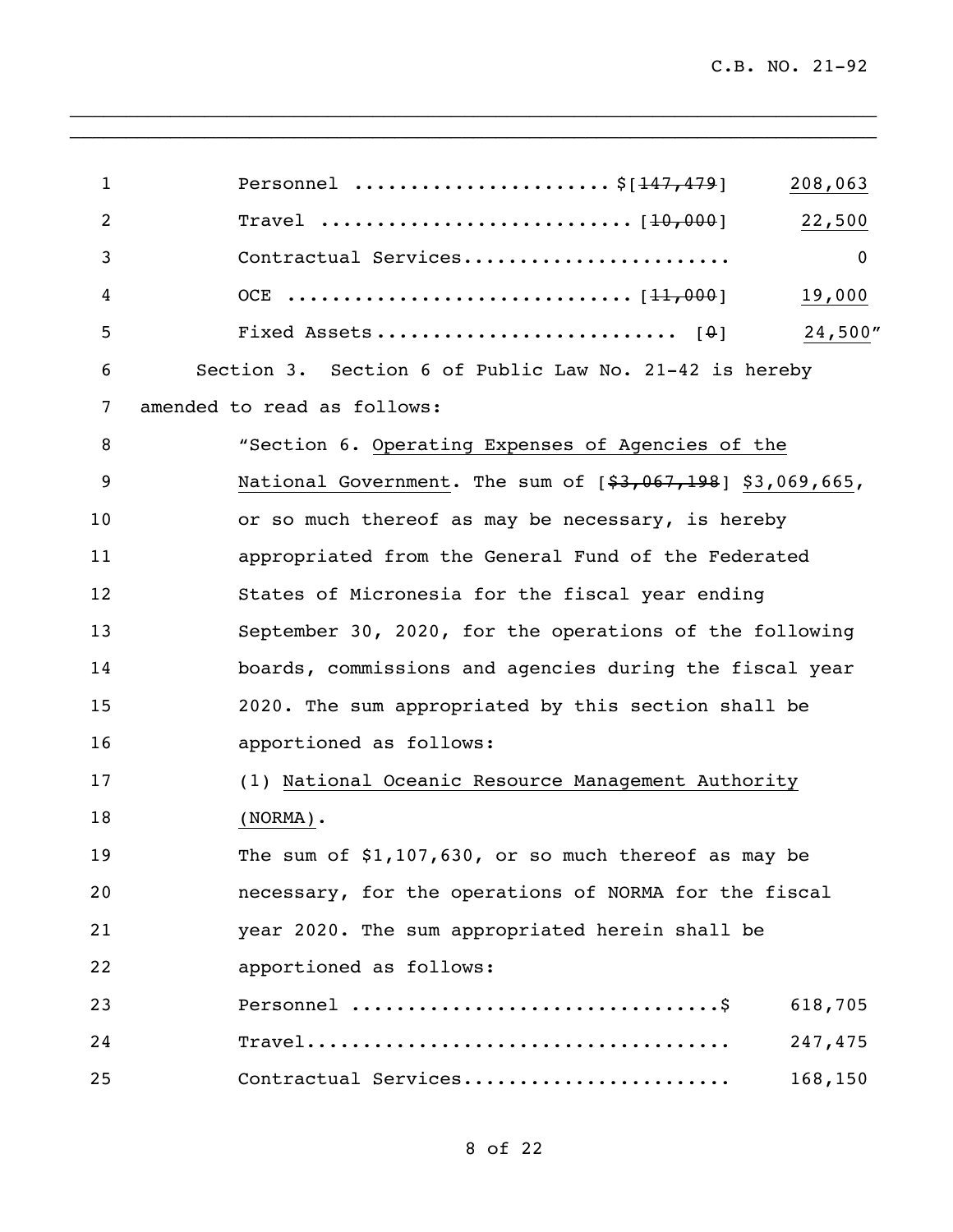| $\mathbf{1}$   |                                                                     | 73,300  |
|----------------|---------------------------------------------------------------------|---------|
| $\overline{2}$ | Fixed Assets                                                        | $-0-$   |
| 3              | (2) Board of Regents (COM-FSM).                                     |         |
| 4              | The sum of \$115,000, or so much thereof as may be                  |         |
| 5              | necessary, for the operations of the Board of Regents,              |         |
| 6              | COM-FSM during the fiscal year 2020. The sum                        |         |
| 7              | appropriated herein shall be apportioned as follows:                |         |
| 8              |                                                                     | $-0-$   |
| 9              |                                                                     | $-0-$   |
| 10             | Contractual Services                                                | $-0-$   |
| 11             |                                                                     | 115,000 |
| 12             | Fixed Assets                                                        | $-0-$   |
| 13             | (3) FSM Banking Board.                                              |         |
| 14             | The sum of $[$227,119]$ \$229,586, or so much thereof as            |         |
| 15             | may be necessary, for the operations of FSM Banking                 |         |
| 16             | Board during the fiscal year 2020. The sum appropriated             |         |
| 17             | herein shall be apportioned as follows:                             |         |
| 18             |                                                                     | 93,068  |
| 19             | $\texttt{Travel}\dots\dots\dots\dots\dots\dots\dots\dots\dots\dots$ | 84,726  |
| 20             |                                                                     | 24,692  |
| 21             |                                                                     | 25,100  |
| 22             | Fixed Assets                                                        | 2,000   |
| 23             | (4) FSM Insurance Board.                                            |         |
| 24             | The sum of \$633,270, or so much thereof as may be                  |         |
| 25             | necessary, for the operations of FSM Insurance Board                |         |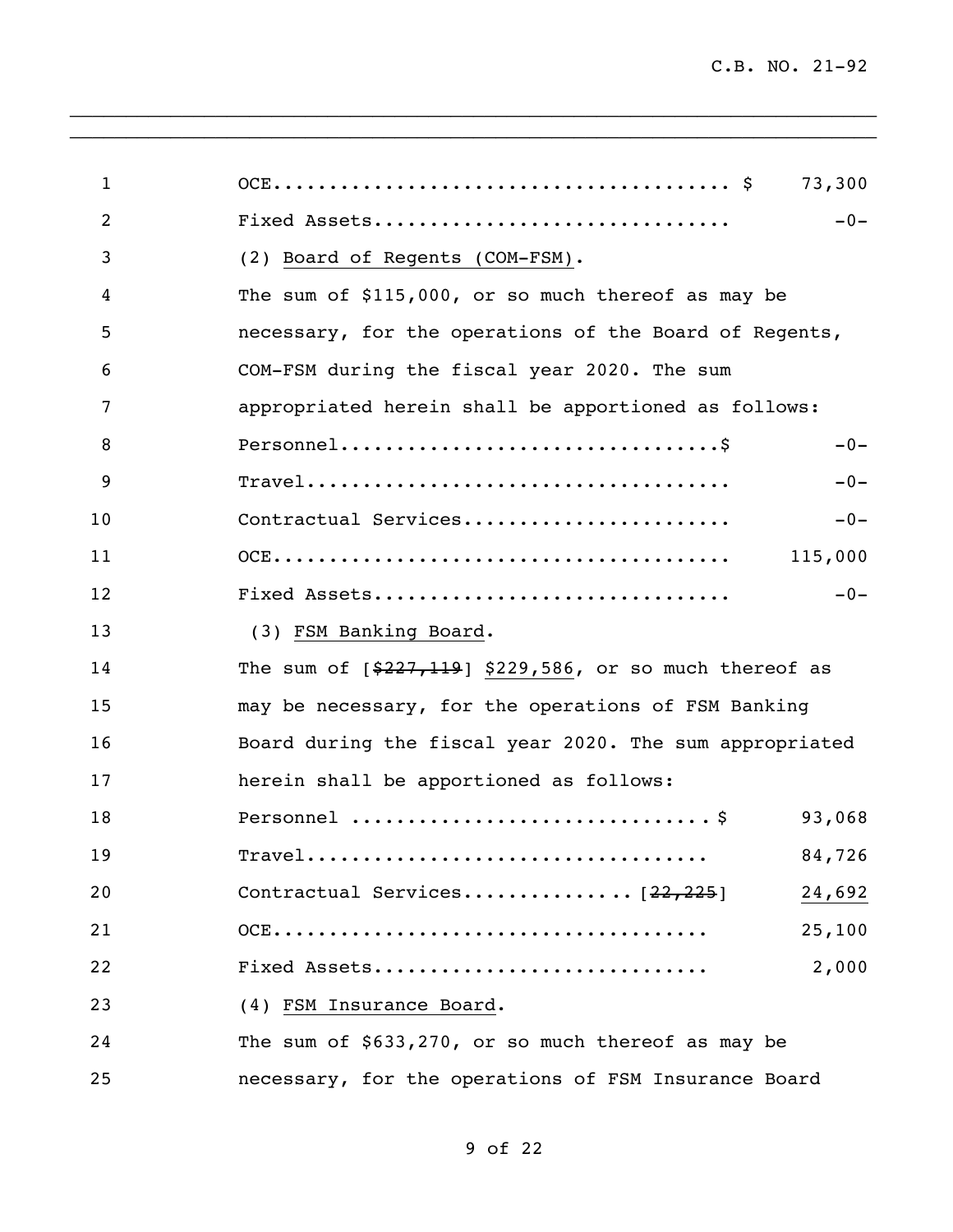| $\mathbf{1}$   | during the fiscal year 2020. The sum appropriated herein                                     |  |
|----------------|----------------------------------------------------------------------------------------------|--|
| $\overline{2}$ | shall be apportioned as follows:                                                             |  |
| 3              | 131,531                                                                                      |  |
| 4              | 78,920<br>$\texttt{Travel}\dots\dots\dots\dots\dots\dots\dots\dots\dots\dots\dots\dots\dots$ |  |
| 5              | Contractual Services<br>347,175                                                              |  |
| 6              | 23,544                                                                                       |  |
| 7              | 52,100<br>Fixed Assets                                                                       |  |
| 8              | (5) FSM Postal Services.                                                                     |  |
| 9              | The sum of \$984,179, or so much thereof as may be                                           |  |
| 10             | necessary, for the operations of the National Postal                                         |  |
| 11             | Services during the fiscal year 2020. The sum                                                |  |
| 12             | appropriated herein shall be apportioned as follows:                                         |  |
| 13             | $Personnel \ldots \ldots \ldots \ldots \ldots \ldots \ldots \ldots \ldots \$<br>546,818      |  |
| 14             | 74,047                                                                                       |  |
| 15             | Contractual Services<br>187,119                                                              |  |
| 16             | 146,195                                                                                      |  |
| 17             | Fixed Assets<br>30,000"                                                                      |  |
| 18             | Section 4. Section 8 of Public Law No. 21-42 is hereby                                       |  |
|                | 19 amended to read as follows:                                                               |  |
| 20             | "Section 8. Grants, Subsidies and Contributions.                                             |  |
| 21             | The sum of $[$14,141,639]$ \$14,994,135, or so much thereof                                  |  |
| 22             | as may be necessary, is hereby appropriated from the                                         |  |
| 23             | General Fund of the Federated States of Micronesia for                                       |  |
| 24             | the fiscal year ending September 30, 2020, for the                                           |  |
| 25             | following grants, subsidies and contributions during                                         |  |
|                |                                                                                              |  |

of 22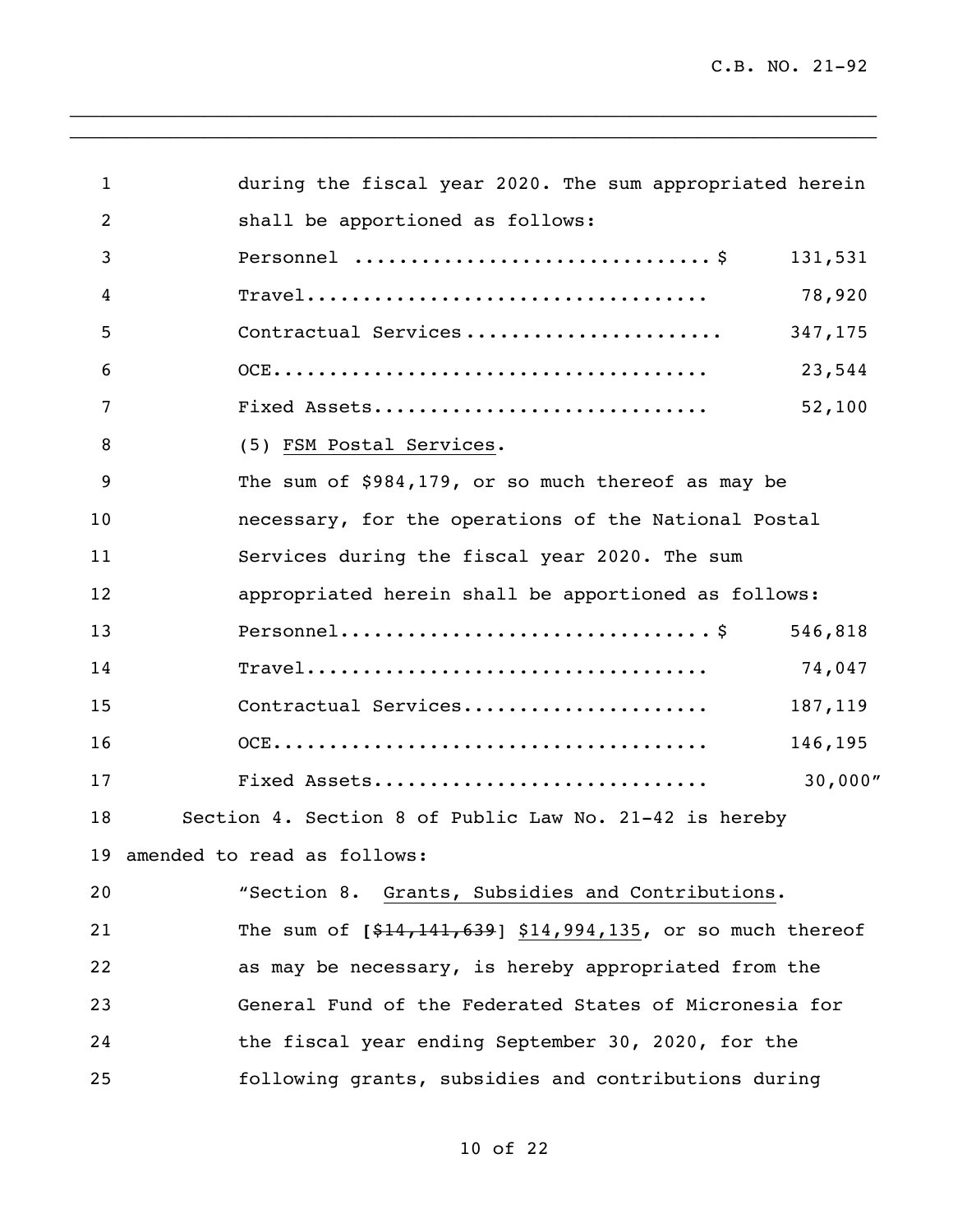| $\mathbf{1}$   | fiscal year 2020. The sum appropriated by this section   |
|----------------|----------------------------------------------------------|
| $\overline{c}$ | shall be apportioned as follows:                         |
| 3              | (1) Office of the President.                             |
| 4              | (a) Asia Pacific Institute for Broadcasting              |
| 5              | Development $(AIBD)$ \$<br>4,500                         |
| 6              | (b) Asia-Pacific Broadcasting Union.<br>800              |
| 7              | (c) Pacific Island News Association.<br>350              |
| 8              | (d) Asia Pacific Investment<br>250                       |
| 9              | 50,000<br>(e) Former Presidents' Allowance               |
| 10             | (f) Joint Committee on Compact Review                    |
| 11             | and Planning (JCRP) including travel[800,000]<br>830,000 |
| 12             | (2) Department of Foreign Affairs.                       |
| 13             | (a) Pacific Island Forum Secretariat<br>57,000           |
| 14             | (b) Secretariat of the Pacific Community<br>65,000       |
| 15             | $(c)$ ESCAP<br>5,000                                     |
| 16             | (d) UN Membership Fee<br>50,000                          |
| 17             | 5,000<br>(e) East-West Center                            |
| 18             | (f) ACP Cotonou Membership Fees<br>17,000                |
| 19             | (g) SPC Office Rental<br>29,670                          |
| 20             | 10,000<br>(h)<br>SIS Program                             |
| 21             | IOM Membership Fee<br>600<br>(i)                         |
| 22             | 20,000<br>SPC Host Grant<br>(j)                          |
| 23             | (k)<br>Differential for foreign currency                 |
| 24             | adjustment<br>1,290                                      |
| 25             | 20,000<br>$(1)$ FSM Day                                  |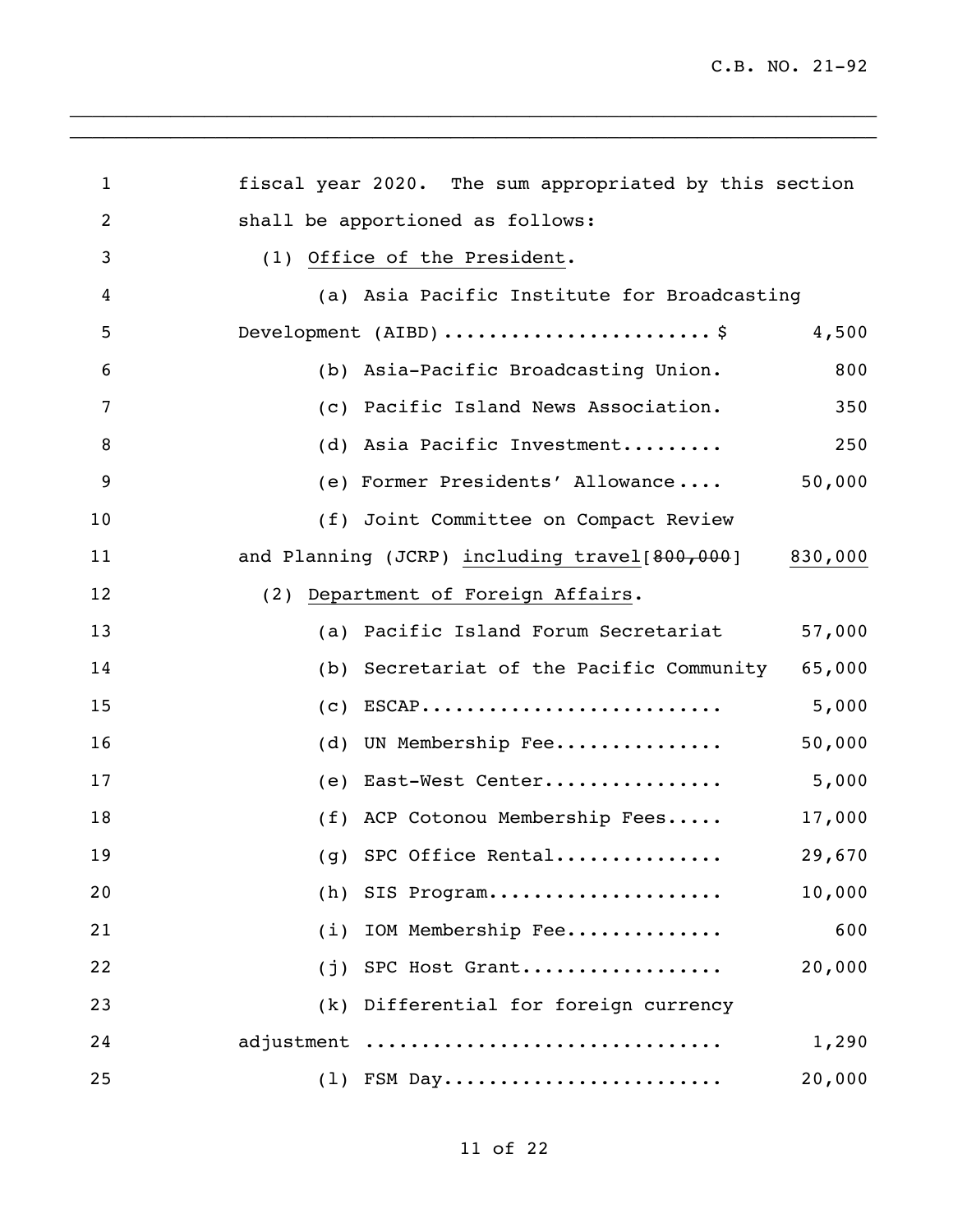C.B. NO. 21-92

| $\mathbf{1}$   | 2020 Games in Japan-Representation &<br>(m)     |         |
|----------------|-------------------------------------------------|---------|
| $\overline{2}$ | Participation (FSM Embassy in Tokyo)  \$        | 30,000  |
| 3              | Department of Finance and Administration<br>(3) |         |
| 4              | (a) CTA-OCO Membership Fee                      | 14,024  |
| 5              | (b) Maintenance Fee for Financial               |         |
| 6              | Management Information System (FMIS)            | 55,000  |
| 7              | $(c)$ PITTA - CTA                               | 9,000   |
| 8              | (d) ADB, IMF and Budget, Finance                |         |
| 9              | Policy Consultations                            | 25,000  |
| 10             | (e) Macro Economist Advisor                     | 200,000 |
| 11             | (f) Global Forum Membership Fee                 | 26,000  |
| 12             | PFTAC Membership Fee<br>(g)                     | 20,000  |
| 13             | (h) CTA Conference                              | 35,000  |
| 14             | (i) Prior year obligation for work              |         |
| 15             | performed and assistance provided for           |         |
| 16             | processing of income tax refund                 | 5,000   |
| 17             | (4) Department of Resources and Development.    |         |
| 18             | (a) Pacific Islands Development                 |         |
| 19             | Program (PIDP)                                  | 15,000  |
| 20             | (b) Pacific Asian Travel                        |         |
| 21             | Association (PATA)                              | 6,000   |
| 22             | (c) United Nations Development                  |         |
| 23             | Program (UNDP)                                  | 30,000  |
| 24             | (d) Food Agriculture Organization (FAO)         | 4,800   |
| 25             | (e) Western Forestry Leadership Coalition.      | 530     |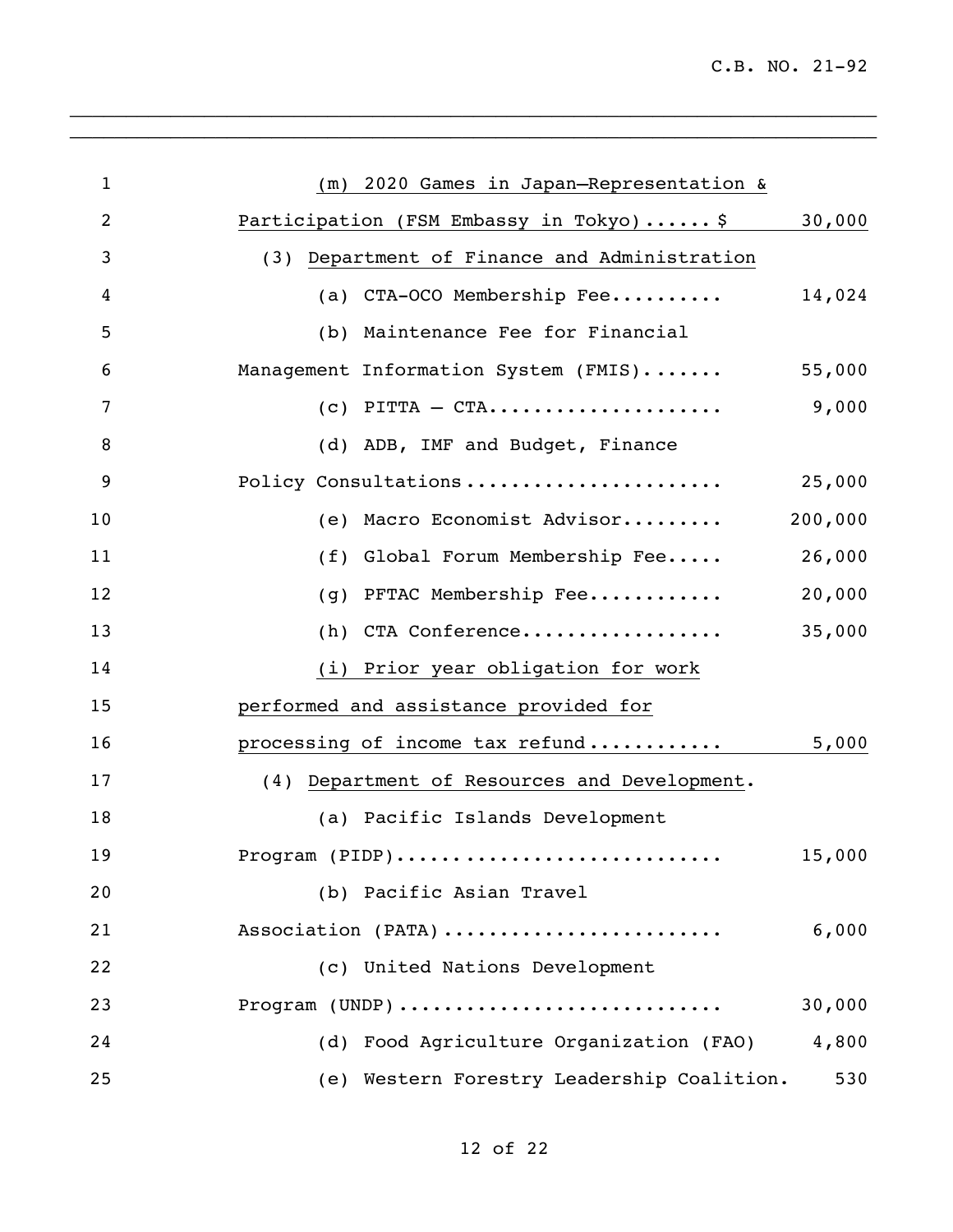| $\mathbf{1}$   | Matching to SPC Projects \$<br>(f)                                            | 60,000 |
|----------------|-------------------------------------------------------------------------------|--------|
| $\overline{2}$ | Micronesian Challenge<br>(g)                                                  | 10,000 |
| 3              | Micronesian Cruise Association<br>(h)                                         | 2,500  |
| 4              | South Pacific Tourism Organization<br>(i)                                     | 8,000  |
| 5              | IRENA<br>(j)                                                                  | 250    |
| 6              | Micronesia Trade Commission<br>(k)                                            | 30,000 |
| $\overline{7}$ | (1) Convention on Biological                                                  |        |
| 8              | Diversity (CBD)                                                               | 1,000  |
| 9              | $\texttt{IFAD}\dots\dots\dots\dots\dots\dots\dots\dots\dots\dots\dots$<br>(m) | 500    |
| 10             | (n) UNIDO Membership                                                          | 1,000  |
| 11             | (o) Micronesia Island Forum                                                   |        |
| 12             |                                                                               | 15,000 |
| 13             | Department of Health and Social Affairs.<br>(5)                               |        |
| 14             | (a) UNFPA                                                                     | 3,000  |
| 15             | $(b)$ WHO                                                                     | 4,650  |
| 16             |                                                                               | 20,000 |
| 17             | (d) Association of Territorial Health                                         | 4,000  |
| 18             | (e) Nursing and Medical Licensing                                             | 60,000 |
| 19             | (f) FSM Red Cross                                                             | 70,000 |
| 20             | (g) UNICEF (Vaccine & TB Drugs)                                               | 50,000 |
| 21             | (h) UN/FSM Women (CEDAW)                                                      | 1,000  |
| 22             | (i) Drug Quality Testing Project                                              | 3,000  |
| 23             | (j) National Therapeutics &                                                   |        |
| 24             | Standards Committee                                                           | 37,000 |
| 25             | (k) Antimicrobial Resistance (AMR).                                           | 10,000 |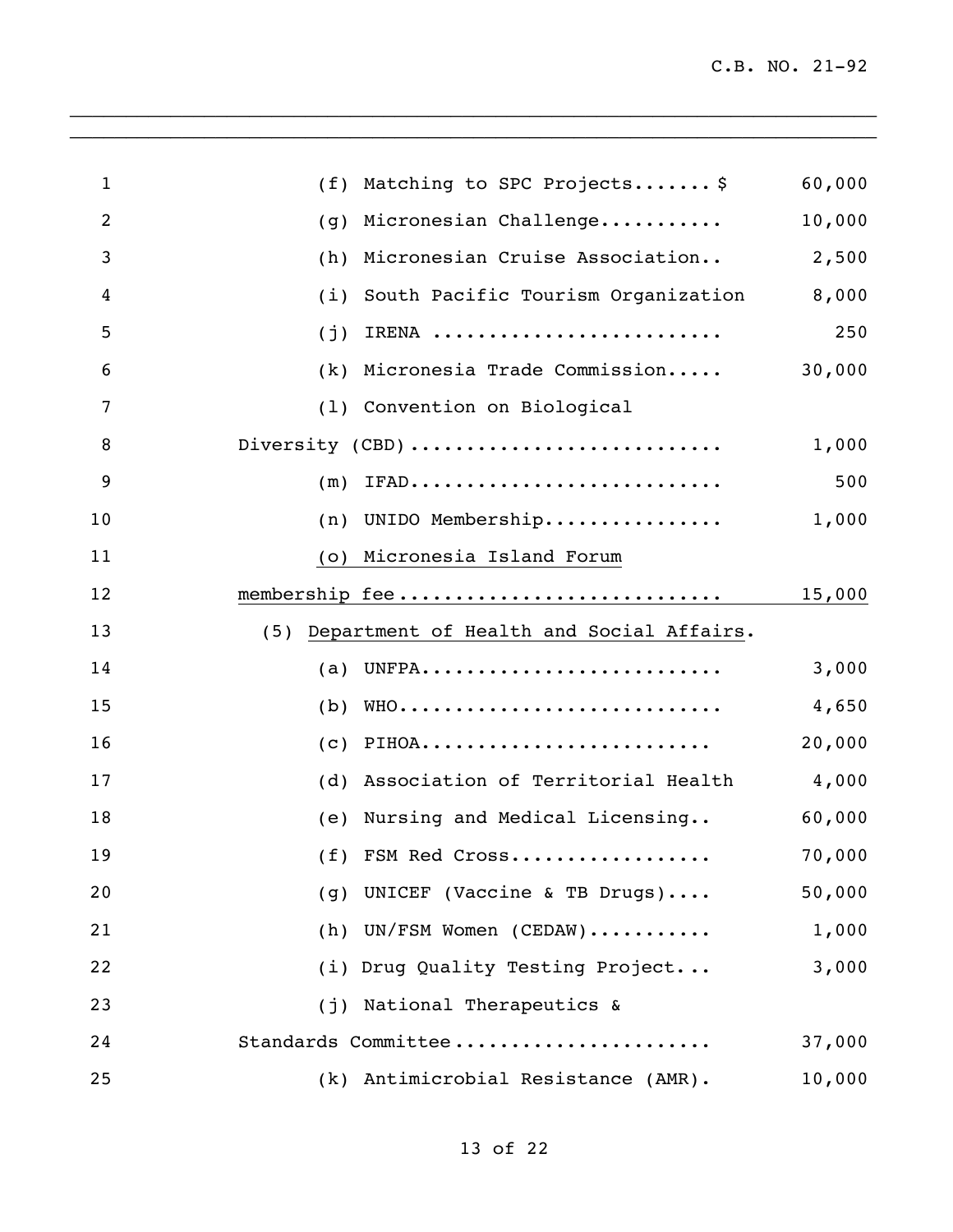| $\mathbf{1}$   | (1) FSM Youth Summit \$<br>50,000                   |
|----------------|-----------------------------------------------------|
| $\overline{2}$ | 100,000<br>(m) TB & Leprosy - Free Chuuk Project    |
| 3              | Department of Education.<br>(6)                     |
| 4              | (a) Aid to Non-Public Schools<br>800,000            |
| 5              | 40,000<br>(b) Aid to CMI Students                   |
| 6              | 100,000<br>(c) Aid to PCC Students                  |
| 7              | (d) National Scholarship<br>3,000,000               |
| 8              | (e) National Close-Up<br>75,000                     |
| 9              | (f) Merit Scholarship<br>275,000                    |
| 10             | 100,000<br>Aid to FSM Students in Japan<br>(g)      |
| 11             | (h) Caroline College & Pastoral Institute<br>75,000 |
| 12             | 75,000<br>(i) Faithwalk Christian College           |
| 13             | (j) Aid to FSM Students in China<br>35,000          |
| 14             | 35,000<br>(k) Aid to FSM Students in Fiji           |
| 15             | Department of Transportation, Communications<br>(7) |
| 16             | and Infrastructure.                                 |
| 17             | (a) Asia Pacific Telecommunity<br>11,000            |
| 18             | (b) International Telecommunication Union<br>20,867 |
| 19             | 28,050<br>$(C)$ ICAO                                |
| 20             | 600,000<br>(d) FSM Capital Energy                   |
| 21             | (e) Micronesian Shipping Commission.<br>25,000      |
| 22             | (f) Fuel and Provisions for Caroline                |
| 23             | Voyager and Navigator<br>1,345,830                  |
| 24             | (g) Repair services of MS Navigator.<br>100,000     |
| 25             | (h) Civil Aviation - ground equipment<br>17,496     |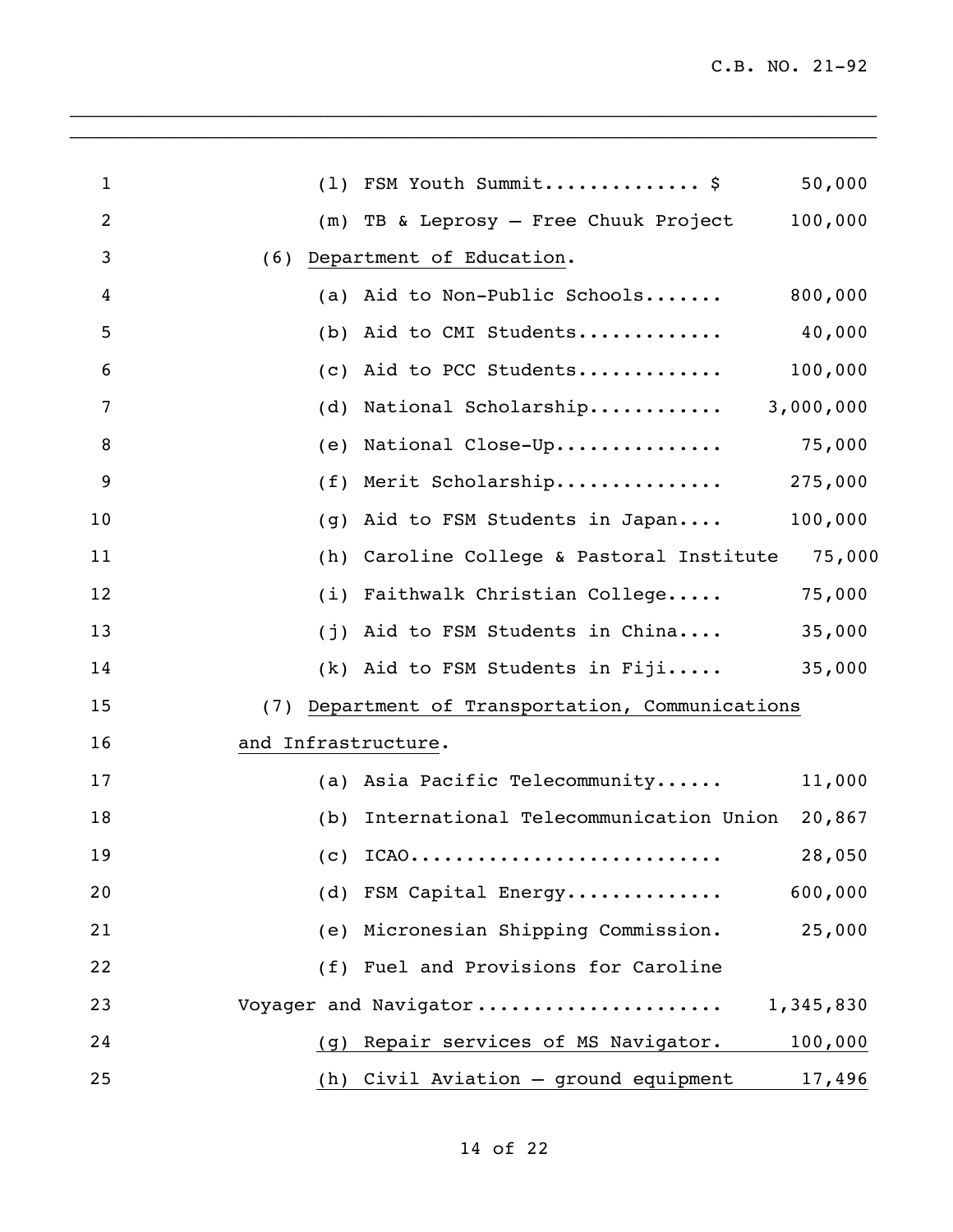| $\mathbf{1}$   | (8) Department of Justice.                                                   |
|----------------|------------------------------------------------------------------------------|
| $\overline{2}$ | States Joint Law Enforcement: Kosrae.\$ 75,000<br>(a)                        |
| 3              | (b) States Joint Law Enforcement: Pohnpei 200,000                            |
| 4              | (c) States Joint Law Enforcement:                                            |
| 5              | Chuuk, of which \$80,000 shall be used to                                    |
| 6              | purchase two vehicles for Chuuk State Police                                 |
| 7              | and two vehicles for Municipal Police<br>200,000                             |
| 8              | (d) States Joint Law Enforcement: Yap<br>75,000                              |
| 9              | (e) Police Academy<br>200,000                                                |
| 10             | (f) Fuel Subsidy<br>200,000                                                  |
| 11             | WIPO<br>33,966<br>(g)                                                        |
| 12             | (h) Replenishment for the deployment                                         |
| 13             | of Patrol Boats to unplanned search and rescue                               |
| 14             | and outreach trips<br>200,000                                                |
| 15             | (i) Reimbursement to investigation and                                       |
| 16             | prosecution to support Yap State<br>210,000                                  |
| 17             | (j) Training and Consultative meetings                                       |
| 18             | on Anti-corruption<br>45,000                                                 |
| 19             | (k) Interpol membership and activities<br>30,000                             |
| 20             | Department of Environment, Climate Change and<br>(9)                         |
| 21             | Emergency Management                                                         |
| 22             | $(a)$ UNEP<br>835                                                            |
| 23             | $UNFCCC \dots \dots \dots \dots \dots \dots \dots \dots \dots$<br>325<br>(b) |
| 24             | $UNCCD$<br>195<br>(c)                                                        |
| 25             | (d) SPREP Membership<br>10,768                                               |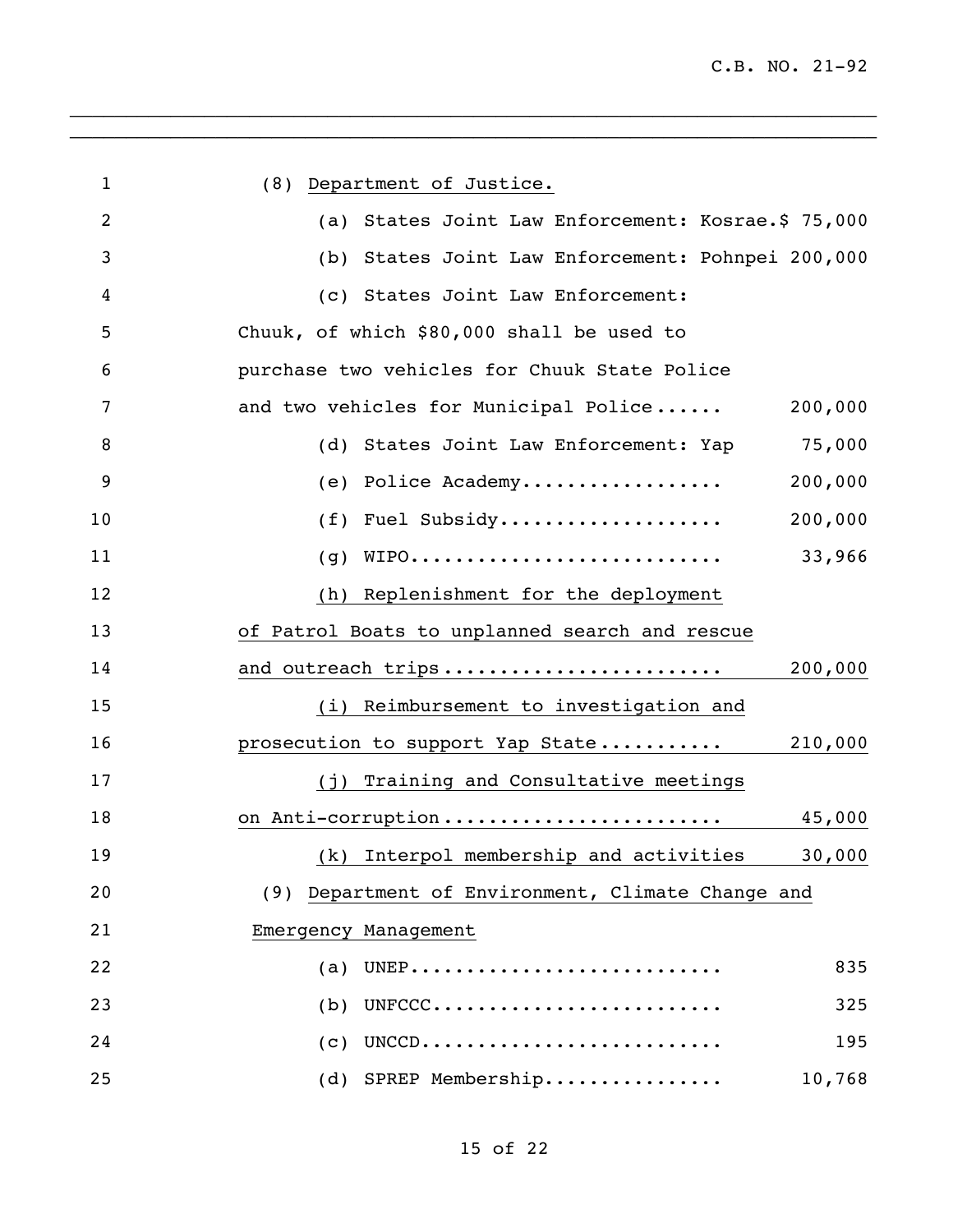| $\mathbf{1}$ | Waigani Convention\$<br>1,190<br>(e)                                                       |
|--------------|--------------------------------------------------------------------------------------------|
| 2            | SPREP-Noumea Convention<br>1,764<br>(f)                                                    |
| 3            | Earth Day Activities<br>15,000<br>(g)                                                      |
| 4            | 7th Bi-Annual Environment Conference<br>20,000<br>(h)                                      |
| 5            | Basel Convention<br>197<br>(i)                                                             |
| 6            | Kyoto Protocol<br>484<br>(i)                                                               |
| 7            | WMO Membership<br>15,000<br>(k)                                                            |
| 8            | Office of National Archives, Culture and<br>(10)                                           |
| 9            | Historic Preservation                                                                      |
| 10           | UNESCO $\ldots\ldots\ldots\ldots\ldots\ldots\ldots\ldots\ldots$<br>4,000<br>(a)            |
| 11           | $NCSHP0 \ldots \ldots \ldots \ldots \ldots \ldots \ldots$<br>2,760<br>(b)                  |
| 12           | PARBICA<br>100<br>(C)                                                                      |
| 13           | $\texttt{PIALA} \dots \dots \dots \dots \dots \dots \dots \dots \dots \dots$<br>100<br>(d) |
| 14           | $WHC \dots \dots \dots \dots \dots \dots \dots \dots \dots \dots \dots$<br>54<br>(e)       |
| 15           | $(f)$ Library Fee<br>50                                                                    |
| 16           | (11) Office of the National Public Auditor                                                 |
| 17           | (a) APIPA - Staff Development and                                                          |
| 18           | Membership Fee<br>1,750                                                                    |
| 19           | (b) PASAI - Staff Development and                                                          |
| 20           | Membership Fee<br>15,000                                                                   |
| 21           | (c) 2020 Conference - Staff Development                                                    |
| 22           | and Membership Fee<br>29,000                                                               |
| 23           | (12) Congress of the Federated States of Micronesia                                        |
| 24           | 100,000<br>IPU Conferences<br>(a)                                                          |
| 25           | (b) Climate Change Conferences<br>50,000                                                   |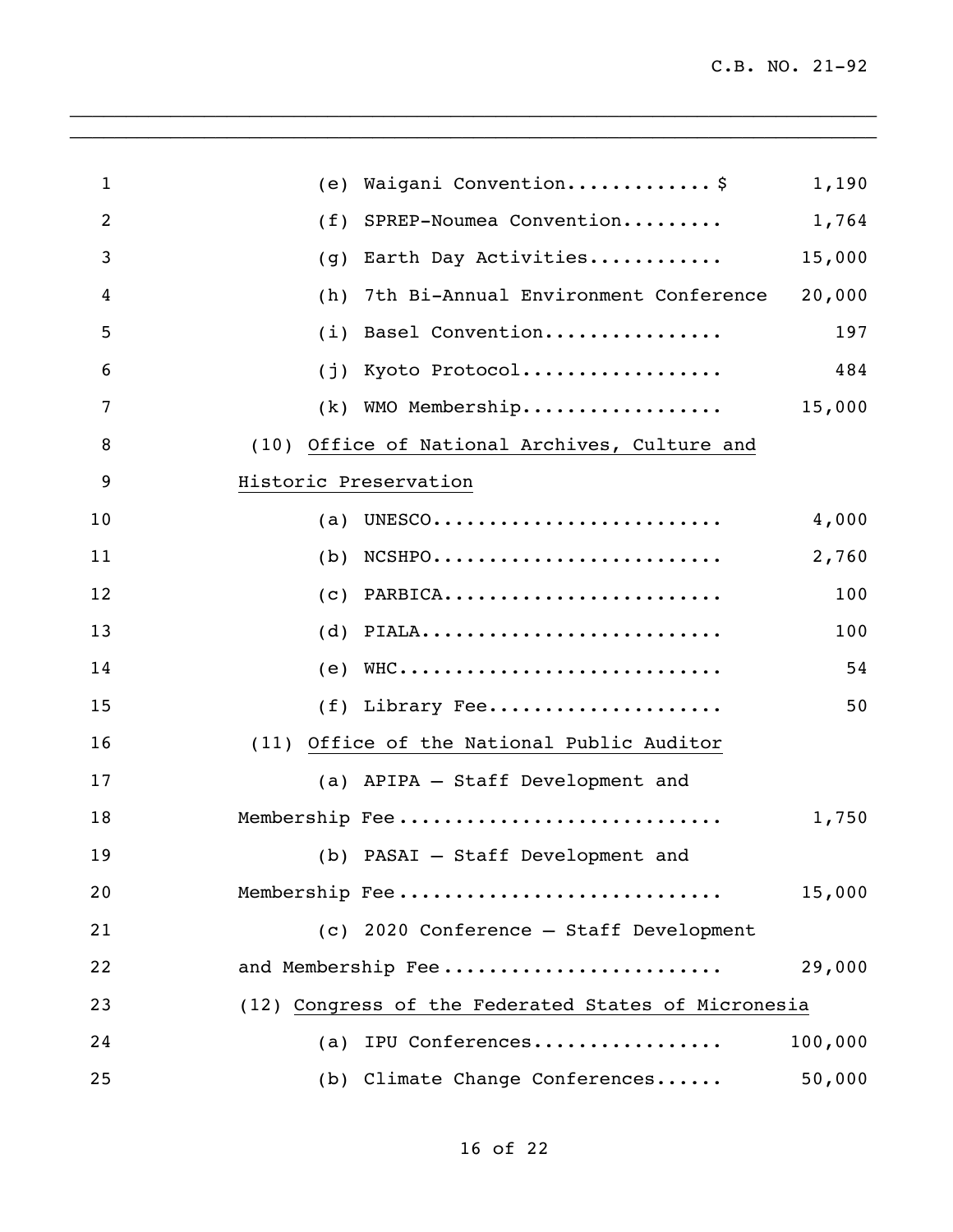| $\mathbf{1}$ | 30,000                                                  |
|--------------|---------------------------------------------------------|
| 2            | APPF<br>50,000<br>(d)                                   |
| 3            | Staff Upgrade<br>25,000<br>(e)                          |
| 4            | 50,000<br>World Bank-IMF Annual Meeting<br>(f)          |
| 5            | 30,000<br>MRA Conference in Japan<br>(g)                |
| 6            | 30,000<br>Fisheries Meetings<br>(h)                     |
| 7            | IPU Annual Dues<br>12,500<br>(i)                        |
| 8            | COFA Alliance National Network (CANN). 25,000<br>(j)    |
| 9            | Travel to Investment<br>(k)                             |
| 10           | Advisor (Wilshire)<br>70,000                            |
| 11           | 25,000<br>(1) Compact Historical Project                |
| 12           | National Olympic Committee - Olympic<br>(m)             |
| 13           | Qualifiers and Assistance for Jennifer Chieng<br>70,000 |
| 14           | (n) Micronesia Productions<br>70,000                    |
| 15           | Other Grants, Subsidies and Contributions.<br>(13)      |
| 16           | COM Board Meeting<br>5,000<br>(a)                       |
| 17           | 25,000<br>COM-FSM Treaty Obligation<br>(b)              |
| 18           | (c) FSM Social Security Administration 1,000,000        |
| 19           | (d) State Judiciaries: Kosrae 40,000                    |
| 20           | (e) State Judiciaries: Pohnpei<br>60,000                |
| 21           | (f) State Judiciaries: Chuuk<br>110,000                 |
| 22           | (g) State Judiciaries: Yap<br>40,000                    |
| 23           | 50,000<br>(h) National Law Day                          |
| 24           | (i) Micronesian Legal Services                          |
| 25           | Corporation (MLSC)<br>250,000                           |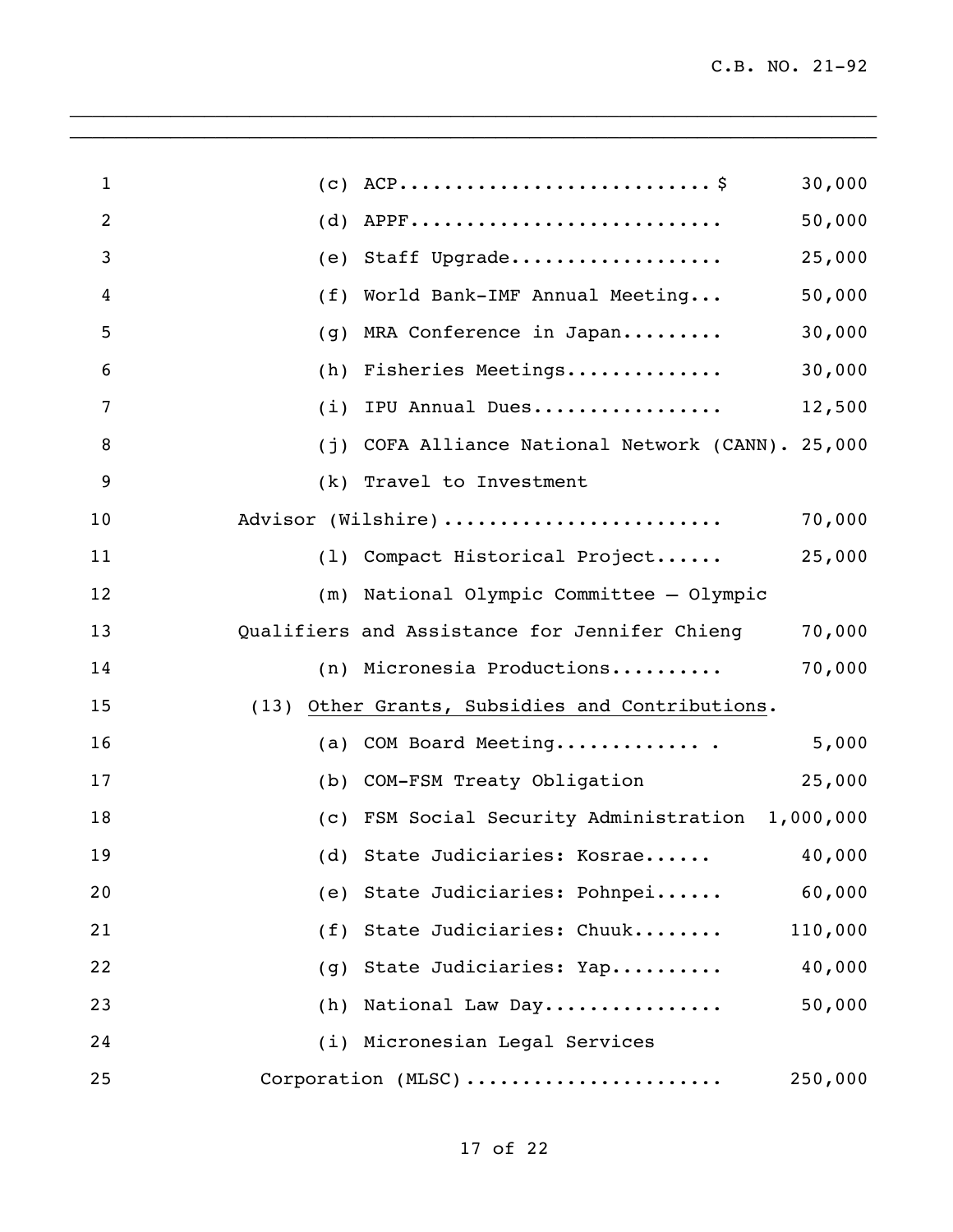C.B. NO. 21-92

| $\mathbf{1}$   | (j) NORMA - Forum Fisheries                                 |  |
|----------------|-------------------------------------------------------------|--|
| $\overline{2}$ | 62,638                                                      |  |
| 3              | NORMA - WCPFC Tuna Commission Fee<br>257,284<br>(k)         |  |
| 4              | 50,000<br>Independence Day Activities<br>(1)                |  |
| 5              | 260,000<br>MLFC Loan Payment<br>(m)                         |  |
| 6              | 460,000<br>(n) Single Audit Fee (FY 2019) $\cdots$          |  |
| 7              | (o) Staff Housing<br>660,000                                |  |
| 8              | 223,218<br>(p) Recruitment and Repatriation                 |  |
| 9              | (q) Legal and Advocacy Services in                          |  |
| 10             | Washington D.C. (A&P)<br>105,000                            |  |
| 11             | $(r)$ A&P retainers fee<br>$170,000$ "                      |  |
| 12             | Section 5. Section 9 of Public Law No. 21-42 is hereby      |  |
| 13             | amended to read as follows:                                 |  |
| 14             | "Section 9. Capital and Human Resources Development.        |  |
| 15             | The sum of $[$12,066,423]$ \$12,440,460, or so much thereof |  |
| 16             | as may be necessary, is hereby appropriated from the        |  |
| 17             | General Fund of the Federated States of Micronesia for      |  |
| 18             | the fiscal year ending September 30, 2020, for the          |  |
| 19             | following capital improvements, development programs,       |  |
| 20             | and projects and human resources development. Of the        |  |
| 21             | total amount of funds appropriated herein, \$1,246,022      |  |
| 22             | shall be deemed to come from funds available under the      |  |
| 23             | Supplemental Education Grant and \$1,000,000 shall be       |  |
| 24             | deemed to come from funds available under the Compact       |  |
| 25             | The sum appropriated by this section<br>Sector Grants.      |  |
|                |                                                             |  |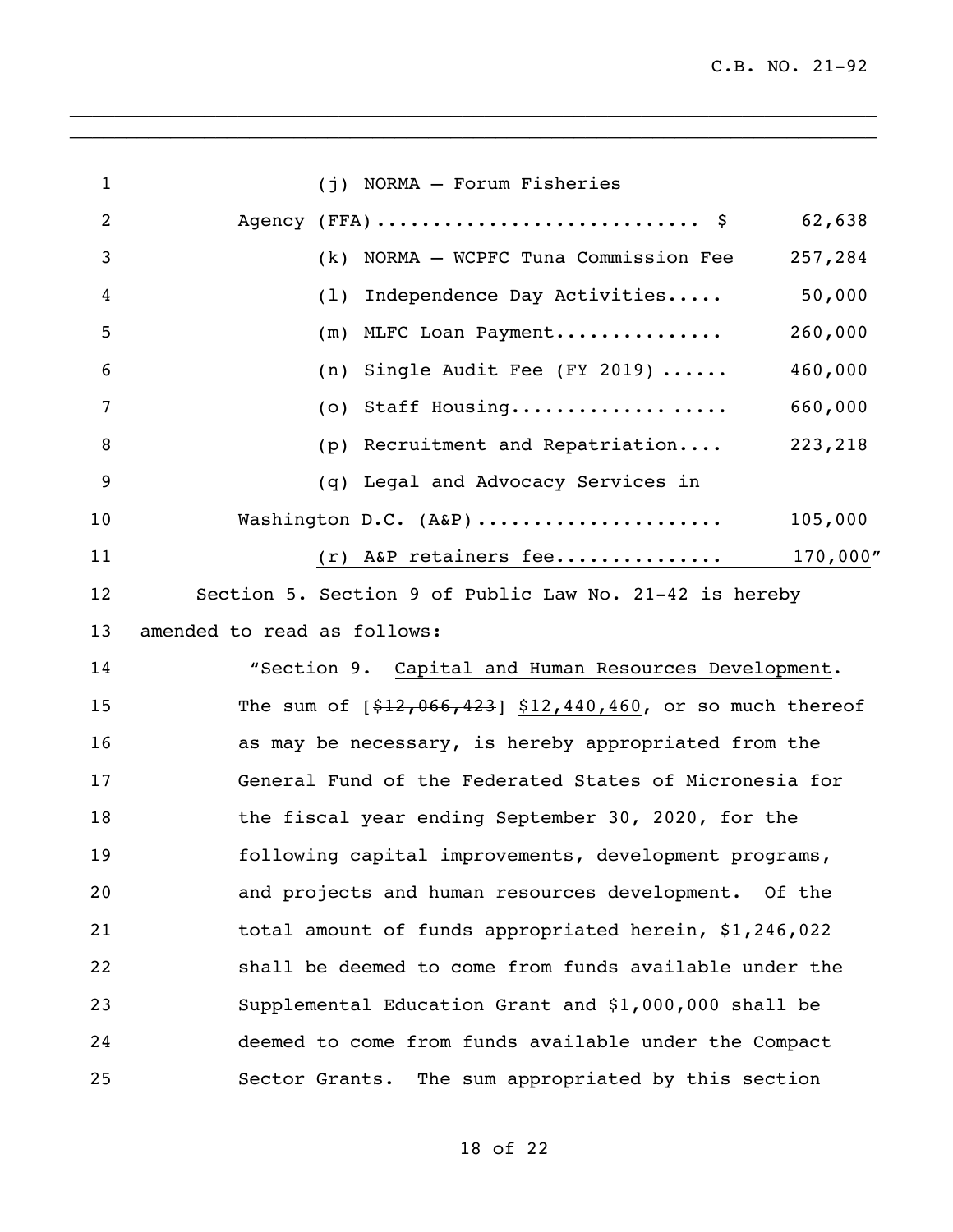| $\mathbf 1$ | shall be apportioned as follows:                      |
|-------------|-------------------------------------------------------|
| 2           | (1) College of Micronesia - FSM.                      |
| 3           | (a) College of Micronesia-FSM $$ 4,050,000$           |
| 4           | FSM Fisheries and Maritime<br>(b)                     |
| 5           |                                                       |
| 6           | (c) College of Micronesia-FSM                         |
| 7           | SEG Funding<br>689,948                                |
| 8           | 300,000<br>(d) COM-FSM Endowment Fund                 |
| 9           | (2) Department of Finance and Administration          |
| 10          | 40,000<br>FSM Warehouse Lease and Maintenance<br>(a)  |
| 11          | 15,000<br>(b) PCD Awareness and Training              |
| 12          | (3) Department of Resources and Development           |
| 13          | R&D SNLC<br>$-0-$<br>(a)                              |
| 14          | (b) Enhancing Tourism: Kosrae subsidy                 |
| 15          | to the Office of the Governor of the State of Kosrae; |
| 16          | PROVIDED THAT, no funds shall be used for travel      |
| 17          | 250,000                                               |
| 18          | 500,000<br>(c) Enhancing Tourism: Pohnpei             |
| 19          | (d) Enhancing Tourism: Chuuk - to be                  |
| 20          | 500,000<br>apportioned as follows:                    |
| 21          | 120,000<br>(1) Chuuk Visitor's Bureau                 |
| 22          | (2) Environmental Protection                          |
| 23          | 120,000<br>Agency - Solid Waste Program               |
| 24          | (3) Department of Agriculture -                       |
| 25          | Forestry & Conservation<br>100,000                    |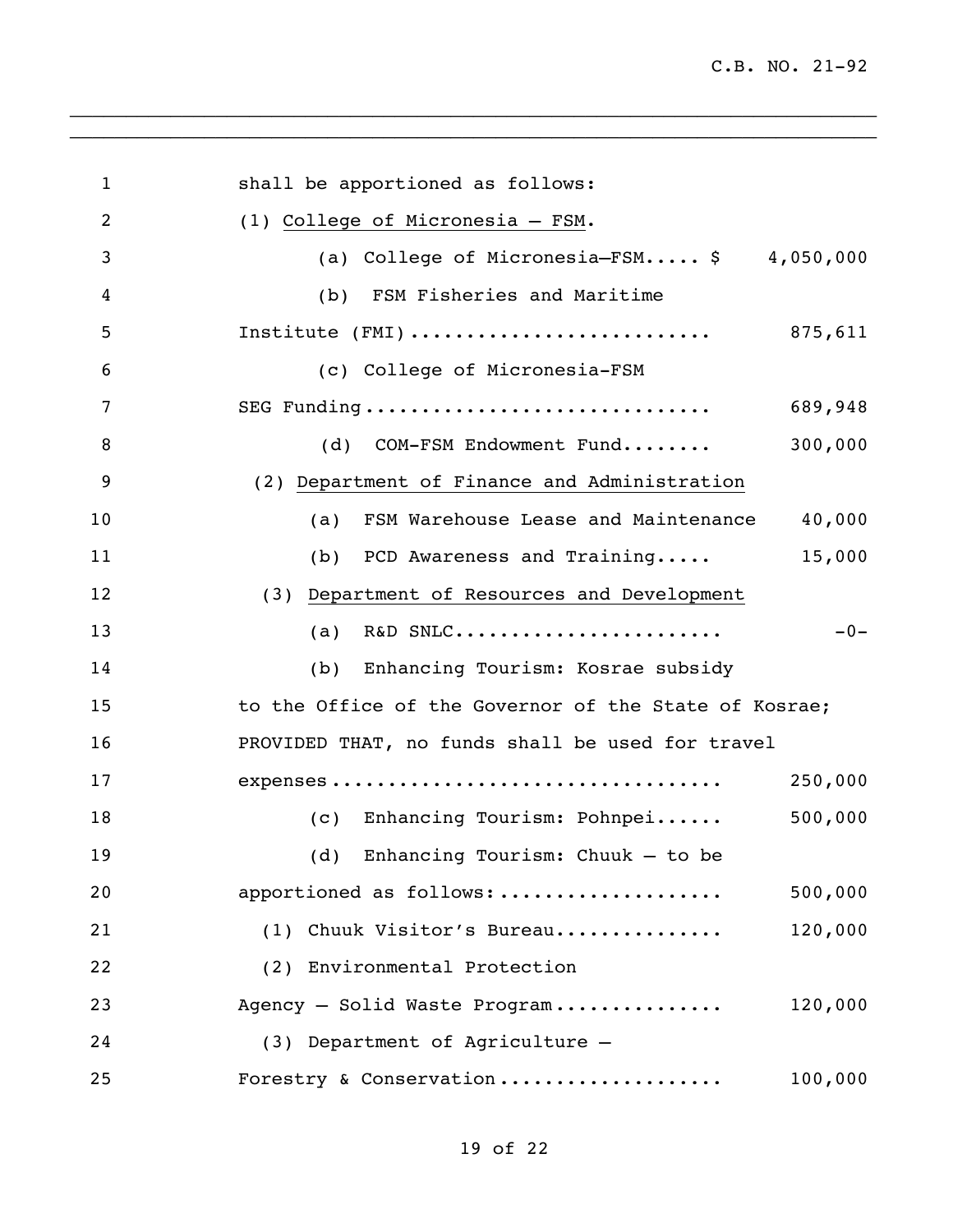| $\mathbf 1$    | 100,000                                             |
|----------------|-----------------------------------------------------|
| $\overline{2}$ | 30,000<br>$(5)$ Chuuk Women's Council $(CWC)$       |
| 3              | (6) Chuuk Public Health - non-                      |
| 4              | communicable disease (NDC) prevention,              |
| 5              | education and outreach<br>30,000                    |
| 6              | Enhancing Tourism: Yap-to be<br>(e)                 |
| 7              | used for Yap Stone Money Banks and Paths, Yap       |
| 8              | Historical Sites, and other land-based tourism      |
| 9              | development projects; PROVIDED THAT, no funds shall |
| 10             | be used for travel expenses and no funds shall be   |
| 11             | expended until there is an Official Tourism         |
| 12             | Plan in place<br>250,000                            |
| 13             | (f) Dubai 2020 Expo 40,000                          |
| 14             | (g) Micronesia Island Forum hosting. 130,000        |
| 15             | (4) Department of Transportation, Communications    |
| 16             | and Infrastructure                                  |
| 17             | Operation and Dry-Docking<br>(a)                    |
| 18             | of Caroline Voyager and Navigator 1,500,000         |
| 19             | (b) FSM National Government                         |
| 20             | Computer Network<br>277,420                         |
| 21             | Department of Justice<br>(5)                        |
| 22             | Anti-Human Trafficking Enforcement,<br>(a)          |
| 23             | Campaign, and Investigation<br>125,000              |
| 24             | Victim Shelter and Services<br>100,000<br>(b)       |
| 25             | 125,000<br>Boat Maintenance<br>(c)                  |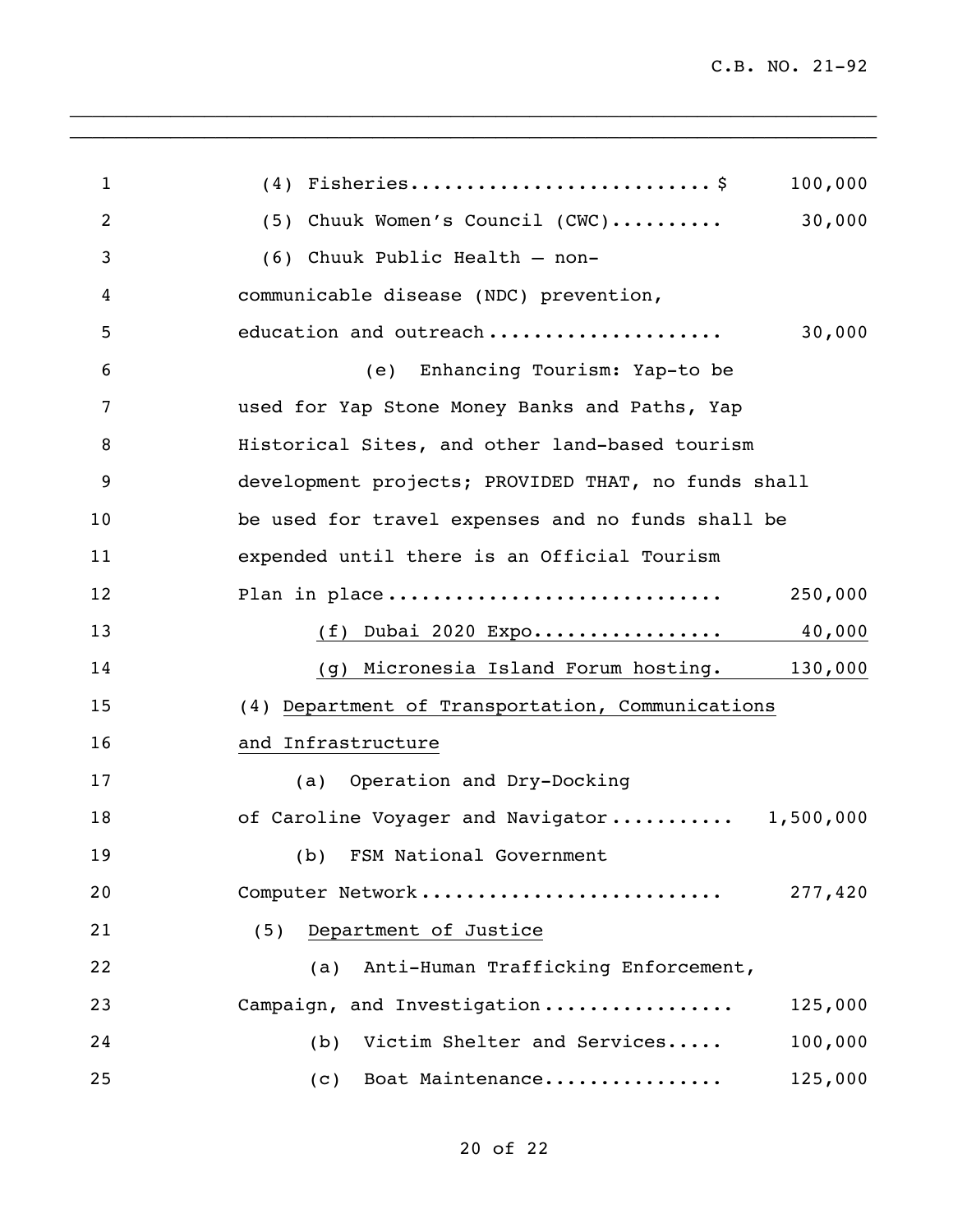| $\mathbf{1}$ | Department of Environment, Climate Change<br>(6)        |  |
|--------------|---------------------------------------------------------|--|
| 2            | and Emergency Management                                |  |
| 3            | 30,000<br>National & State Table Top Exercise \$<br>(a) |  |
| 4            | (b) Outer Island Trip Assessment -                      |  |
| 5            | Climate Change & Disaster Risk Management<br>80,000     |  |
| 6            | National Joint Platform for<br>(C)                      |  |
| 7            | Environment & Risk Resilience<br>20,000                 |  |
| 8            | (d)<br>International Day for Disaster                   |  |
| 9            | Reduction<br>12,000                                     |  |
| 10           | (e) Training & Maintenance for Radio                    |  |
| 11           | Communications<br>14,000                                |  |
| 12           | (f) Fostering Sustainable Solid Waste                   |  |
| 13           | 165,000<br>Management Systems in FSM                    |  |
| 14           | National Election Commission Office<br>(7)              |  |
| 15           | (a) Voter ID Card and New Voter                         |  |
| 16           | Registration Project<br>$-0-$                           |  |
| 17           | Department of Health and Social Affairs<br>(8)          |  |
| 18           | MOE-BHWP Med<br>22,200<br>(a)                           |  |
| 19           | 50,000<br>(b) Electronic Record System                  |  |
| 20           | Rheumatic Heart Program<br>120,000<br>(c)               |  |
| 21           | Medical Specialist Team<br>195,000<br>(d)               |  |
| 22           | National Women Council<br>50,000<br>(e)                 |  |
| 23           | Vector Surveillance & Control Program<br>50,000<br>(f)  |  |
| 24           | Hispatology Project<br>58,000<br>(g)                    |  |
| 25           | $(h)$ FSM Food Lab<br>86,037                            |  |